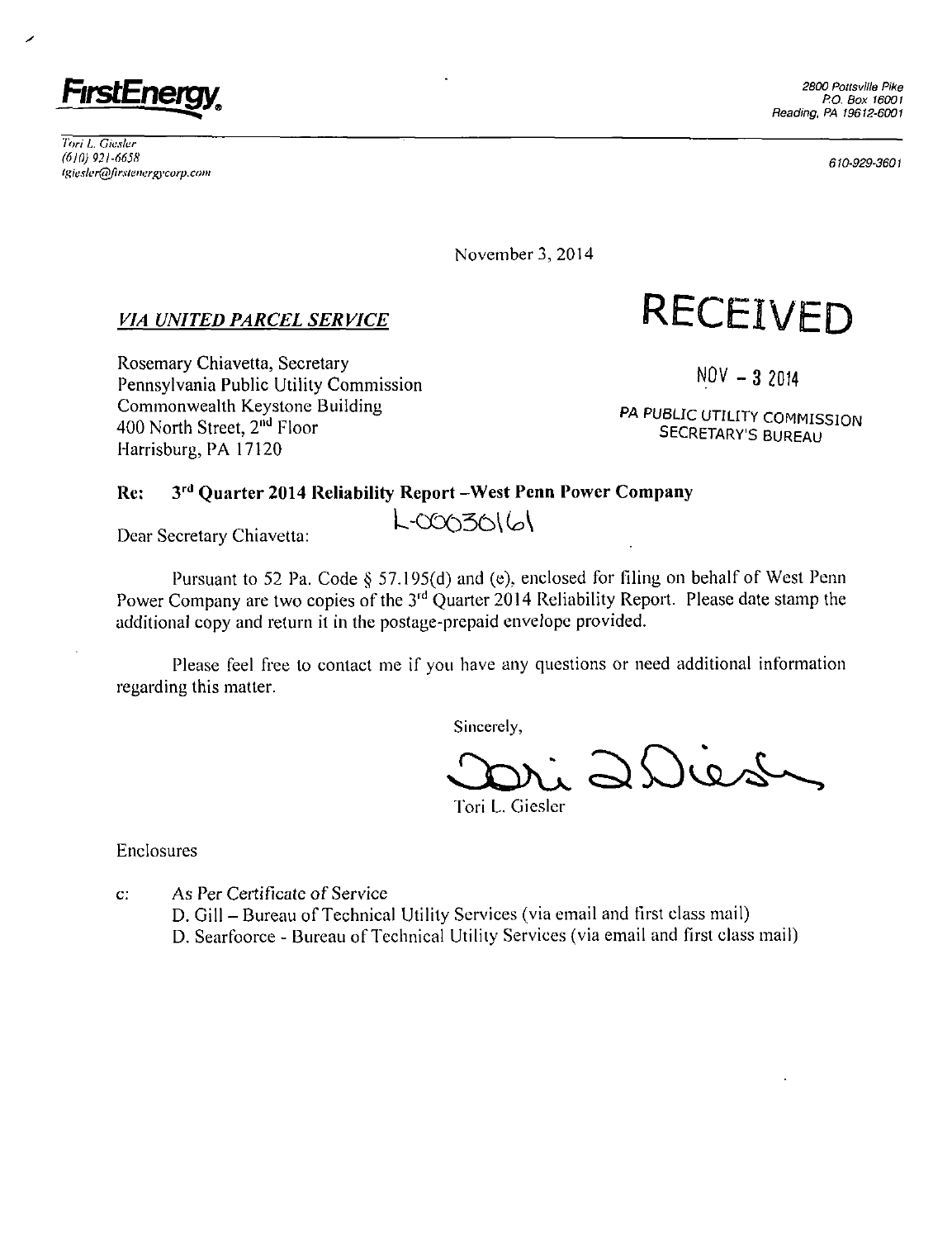



## **2014 3<sup>r</sup> <sup>d</sup> Quarter Reliability Report**

## West Penn Power Company

Pursuant to 52 Pa. Code § 57.195(d) and (e)

# **RECEIVED**

 $NOV - 32014$ 

PA PUBLIC UTILITY COMMISSION SECRETARY'S BUREAU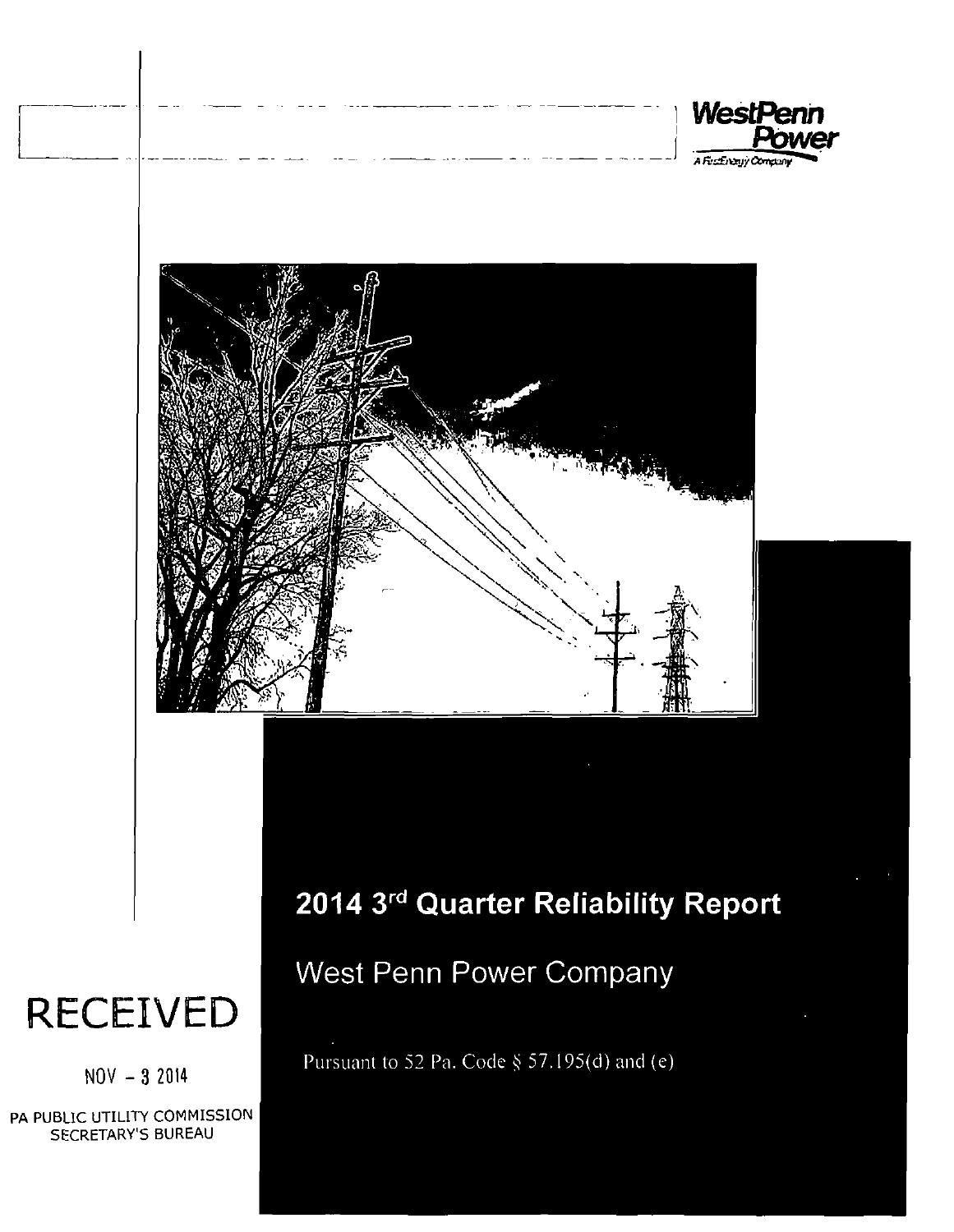## **3 r d Quarter 2014 Reliability Report - West Penn Power Company**

*Section 57.195(e)(1): A description of each major event that occurred during the preceding quarter, including the time and duration of the event, the number of customers affected, the cause of the event and any modified procedures adopted in order to avoid or minimize the impact of similar events in the future'.* 

### *Major Events*

West Penn Power did not experience any major events during the reporting period ending September 30. 2014.

<sup>&#</sup>x27; For purposes of this report, all reliability reporting is based upon the Pennsylvania Public Utility Commission's definitions for momentary outages and major events pursuant to 52 Pa. Code § 57.192.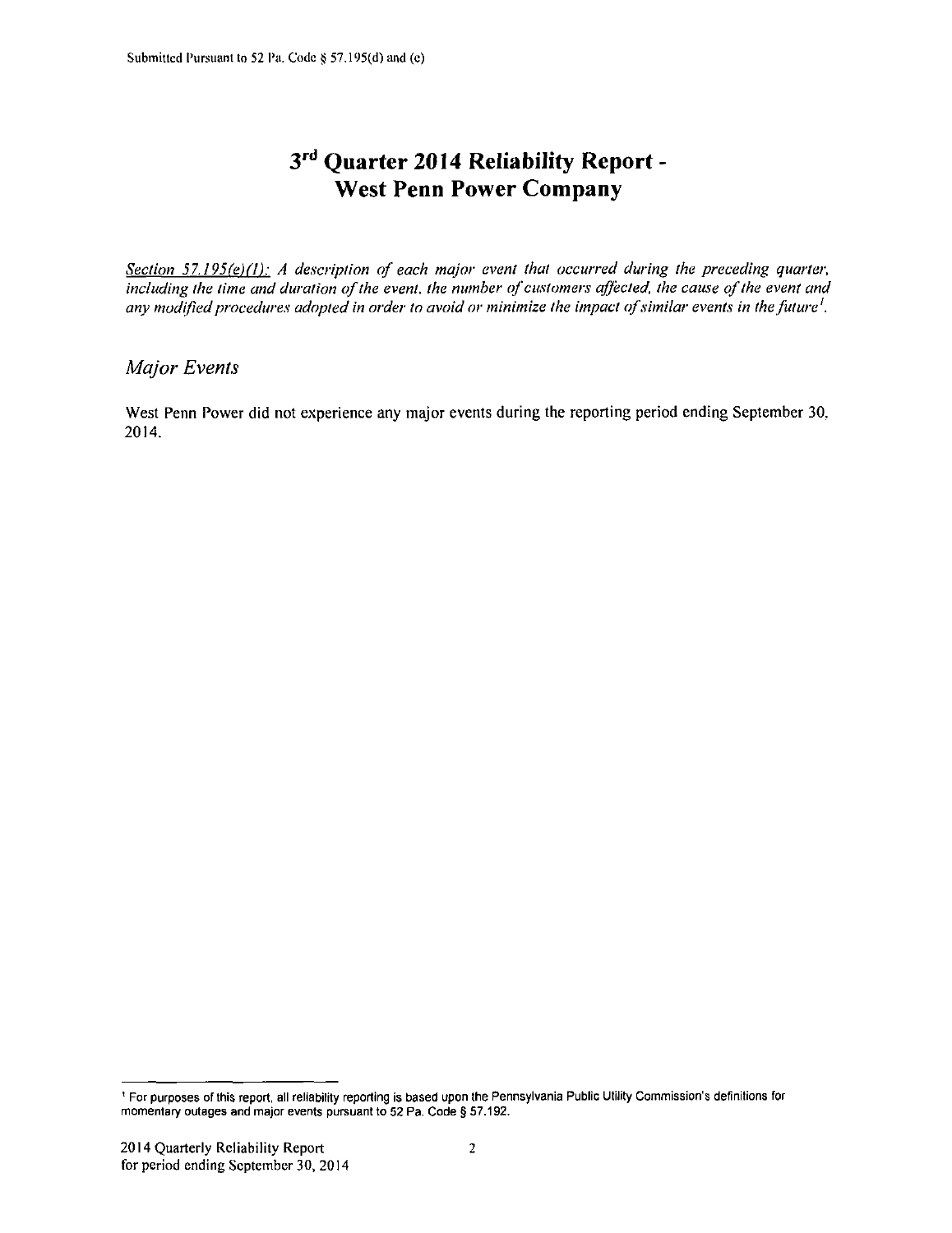*Section 57.195fe)(2): Rolling 12-month reliability index values (SAIFI, CAIDI, SAIDI, and if available MA IFI) for the EDC's service territory for the preceding quarter. The report shall include the data used in calculating the indices, namely the average number of customers served, the number of sustained customer interruptions, the number of customers affected, and the customer minutes of interruption. If MAIFI<sup>2</sup> values are provided, the report shall also include the number of customer momentary interruptions.* 

### *Reliability Index Values*

West Penn Power achieved better than benchmark CAIDI and SAIDI performance.

| 3Q.2014                                            |                  | West Penn Power      |                 |  |  |  |
|----------------------------------------------------|------------------|----------------------|-----------------|--|--|--|
| (12-Mo Rolling)                                    | <b>Benchmark</b> | 12-Month<br>Standard | 12-Month Actual |  |  |  |
| <b>SAIFI</b>                                       | 1.05             | 1.26                 | 1.09            |  |  |  |
| <b>CAIDI</b>                                       | 170              | 204                  | 159             |  |  |  |
| <b>SAIDI</b>                                       | 179              | 257                  | 173             |  |  |  |
| Customers Served <sup>3</sup>                      | 713,002          |                      |                 |  |  |  |
| <b>Number of Sustained</b><br><b>Interruptions</b> | 10,659           |                      |                 |  |  |  |
| <b>Customers Affected</b>                          | 776,608          |                      |                 |  |  |  |
| <b>Customer Minutes</b>                            |                  | 123,296.397          |                 |  |  |  |

<sup>2</sup> MAIFI values are not available

<sup>&</sup>lt;sup>3</sup> Represents the average number of customers served during the reporting period.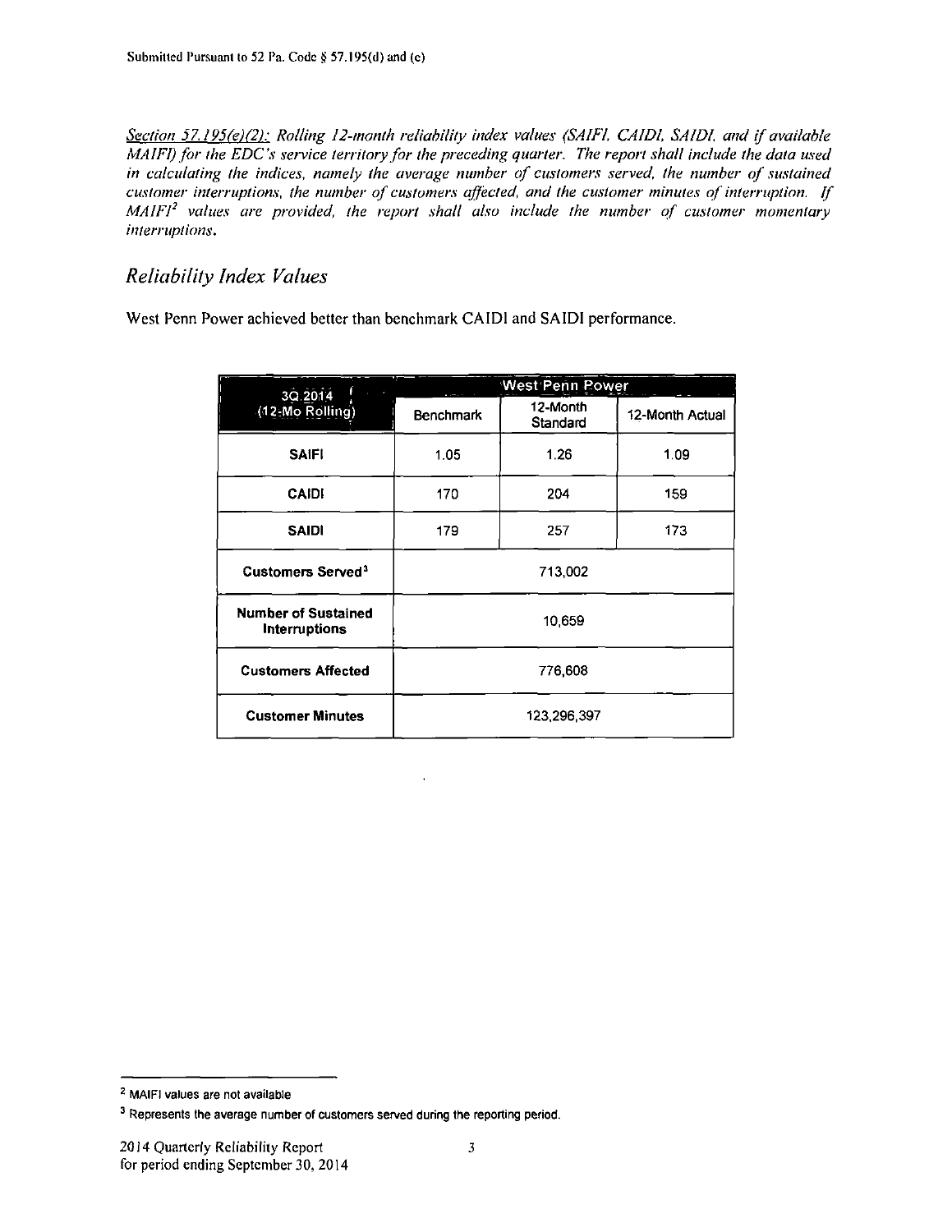*Section 57.195(e)(3): Rolling 12-month reliability index values (SAIFI. CAIDI. SAIDI. and if available, MAIFI)* and other pertinent information such as customers served, number of interruptions, customer *minutes interrupted, number of lockouts, and so forth, for the worst performing 5% of the circuits in the system, An explanation of how the EDC defines its worst performing circuits shall be included.* 

### *Worst Performing Circuits - Reliability Indices*

The methodology used to identify worst performing circuits is based on both System Average Interruption Frequency Index ("SAIFI") and System Average Interruption Duration Index ("SAIDI"). The methodology consists of the following steps:

- 1. For each circuit calculate a circuit SAIFI using only distribution-caused outages.
- 2. Select the worst 20% of circuits based on the highest circuit SAtFt.
- 3. Rank the selected circuits based on SAIDI using only distribution-caused customer minutes.
- 4. Select 5% of the circuits based on the highest customer minutes. These circuits are then identified as the worst performing circuits.

West Penn Power's ranking of the 5% Worst Performing Circuits is provided in Attachment A to this report.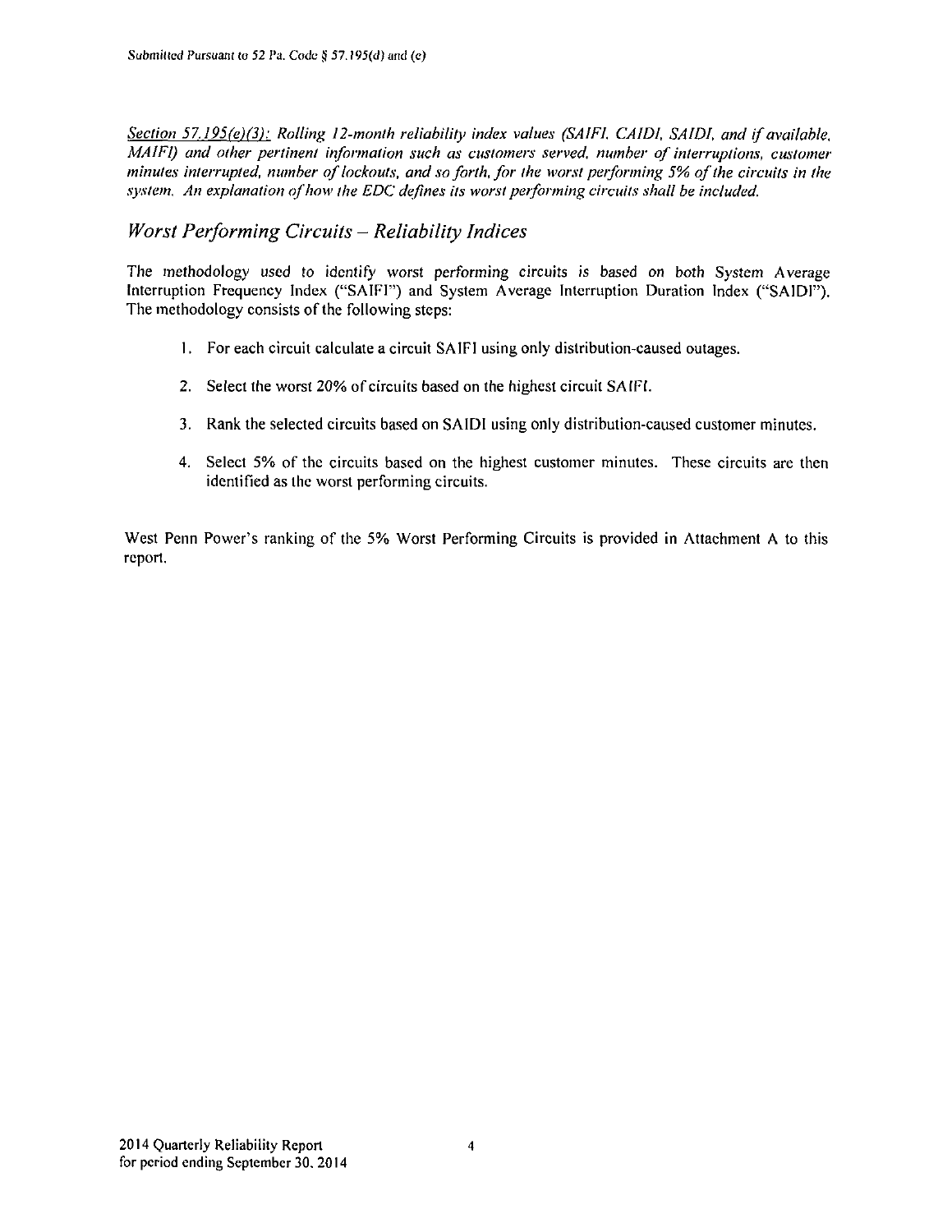*Section 57.195(e)(4): Specific remedial efforts taken and plannedfor the worst performing 5% of the circuits identified in paragraph (3).* 

*Worst Performing Circuits - Remedial Action* 

West Penn Power's Remedial Actions for its 5% Worst Performing Circuits are provided in Attachment B to this report.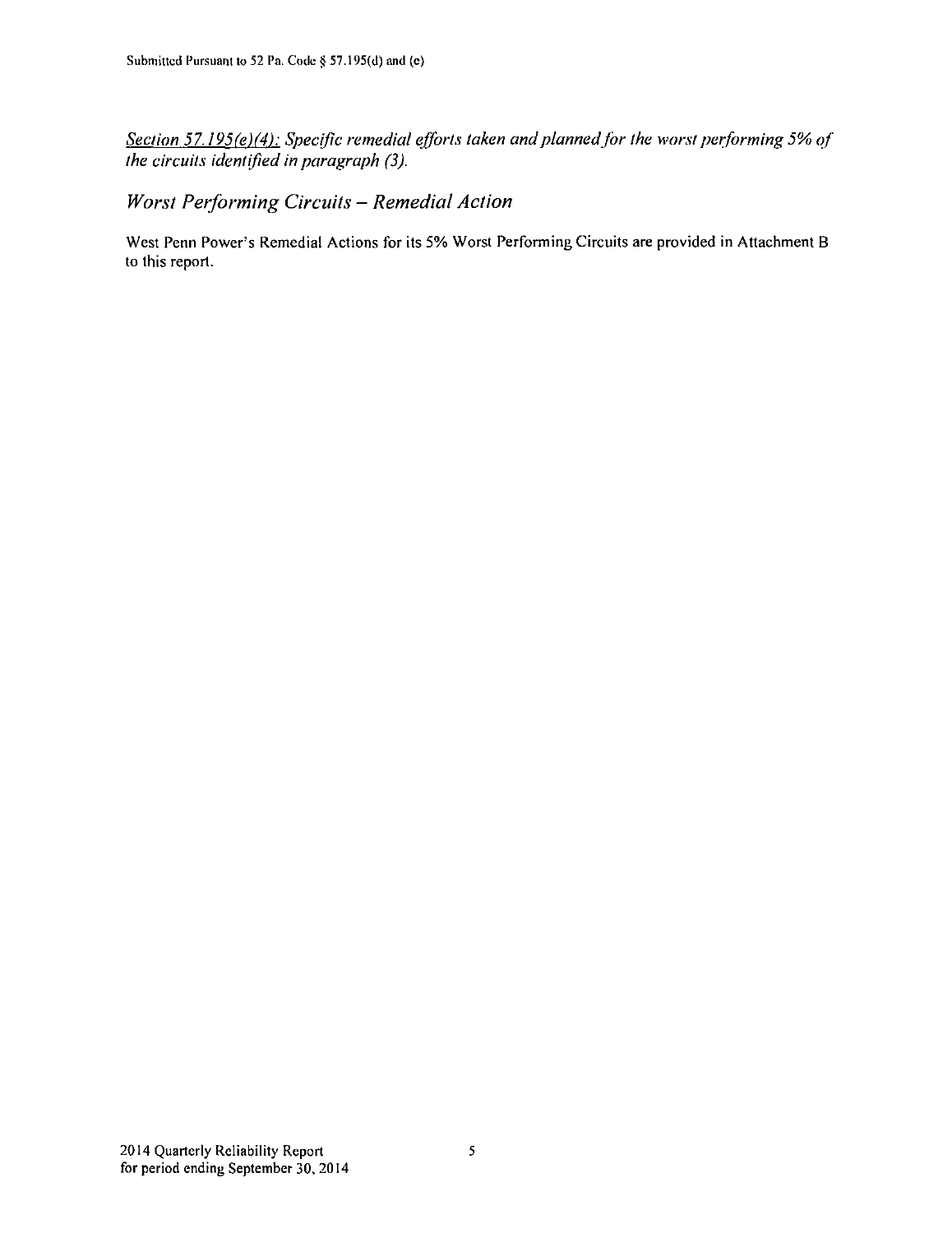*Section 57,195(e)(5): A rolling 12-month breakdown and analysis of outage causes during the preceding quarter, including the number and percentage of service outages, the number of customers interrupted, and customer interruption minutes categorized by outage cause such as equipment failure, animal contact, tree-related, and so forth. Proposed solutions to identified service problems shall be reported.* 

### *Outages by Cause*

#### Outages by Cause - West Penn Power

| г                                    | <b>Outages by Cause</b>    |                                                       |                                     |                                           |  |  |  |  |  |  |
|--------------------------------------|----------------------------|-------------------------------------------------------|-------------------------------------|-------------------------------------------|--|--|--|--|--|--|
| 3rd Quarter 2014<br>12-Month Rolling |                            | <b>West Penn Power</b>                                |                                     |                                           |  |  |  |  |  |  |
| Cause                                | Customer<br><b>Minutes</b> | Number of<br><b>Sustained</b><br><b>Interruptions</b> | <b>Customers</b><br><b>Affected</b> | % Based on<br>Number of<br><b>Outages</b> |  |  |  |  |  |  |
| <b>EQUIPMENT FAILURE</b>             | 19,001,541                 | 2,434                                                 | 163,932                             | 22.84%                                    |  |  |  |  |  |  |
| <b>UNKNOWN</b>                       | 12,286,955                 | 1,625                                                 | 84,945                              | 15.25%                                    |  |  |  |  |  |  |
| <b>TREES OFF ROW-TREE</b>            | 35,473,262                 | 1,393                                                 | 112,610                             | 13.07%                                    |  |  |  |  |  |  |
| <b>FORCED OUTAGE</b>                 | 11,104,196                 | 1,174                                                 | 142,746                             | 11.01%                                    |  |  |  |  |  |  |
| <b>LINE FAILURE</b>                  | 17,053,351                 | 984                                                   | 86,206                              | 9.23%                                     |  |  |  |  |  |  |
| ANIMAL                               | 1,581,838                  | 894                                                   | 25,215                              | 8.39%                                     |  |  |  |  |  |  |
| <b>TREES ON ROW</b>                  | 6,482,111                  | 478                                                   | 28,788                              | 4.48%                                     |  |  |  |  |  |  |
| TREES OFF ROW-LIMB                   | 6,332,651                  | 422                                                   | 33,889                              | 3.96%                                     |  |  |  |  |  |  |
| <b>VEHICLE</b>                       | 8,008,530                  | 344                                                   | 57,741                              | 3.23%                                     |  |  |  |  |  |  |
| TREES SEC/SERVICE                    | 367,810                    | $\overline{252}$                                      | 1,311                               | 2.36%                                     |  |  |  |  |  |  |
| <b>BIRD</b>                          | 515,050                    | 228                                                   | 6,333                               | 2.14%                                     |  |  |  |  |  |  |
| <b>LIGHTNING</b>                     | 2,146,970                  | 169                                                   | 11,044                              | 1.59%                                     |  |  |  |  |  |  |
| HUMAN ERROR - NON-COMPANY            | 1,791,424                  | 102                                                   | 13,456                              | 0.96%                                     |  |  |  |  |  |  |
| UG DIG-UP                            | 65,964                     | $\overline{32}$                                       | 398                                 | 0.30%                                     |  |  |  |  |  |  |
| OBJECT CONTACT WITH LINE             | 103,114                    | $\overline{28}$                                       | 663                                 | 0.26%                                     |  |  |  |  |  |  |
| OVERLOAD                             | 335,987                    | $\overline{22}$                                       | 2,806                               | 0.21%                                     |  |  |  |  |  |  |
| <b>HUMAN ERROR - COMPANY</b>         | 46,014                     | $\overline{21}$                                       | 588                                 | 0.20%                                     |  |  |  |  |  |  |
| CUSTOMER EQUIPMENT                   | 284,851                    | $\overline{18}$                                       | $\overline{2,329}$                  | 0.17%                                     |  |  |  |  |  |  |
| <b>VANDALISM</b>                     | 17,100                     | $\overline{13}$                                       | 80                                  | 0.12%                                     |  |  |  |  |  |  |
| <b>FIRE</b>                          | 10,570                     | $\overline{11}$                                       | 35                                  | 0.10%                                     |  |  |  |  |  |  |
| OTHER ELECTRIC UTILITY               | 261,690                    | 5                                                     | 742                                 | 0.05%                                     |  |  |  |  |  |  |
| PREVIOUS LIGHTNING                   | 2,432                      | $\overline{5}$                                        | 5                                   | 0.05%                                     |  |  |  |  |  |  |
| <b>SWITCHING ERROR</b>               | 22,534                     | $\overline{\mathbf{3}}$                               | 743                                 | 0.03%                                     |  |  |  |  |  |  |
| CONTAMINATION                        | 242                        | ī                                                     | 2                                   | 0.01%                                     |  |  |  |  |  |  |
| <b>WIND</b>                          | $\overline{210}$           |                                                       |                                     | 0.01%                                     |  |  |  |  |  |  |
| itotal                               | 12372965397                | 10,659                                                | 776,608                             | 100100%                                   |  |  |  |  |  |  |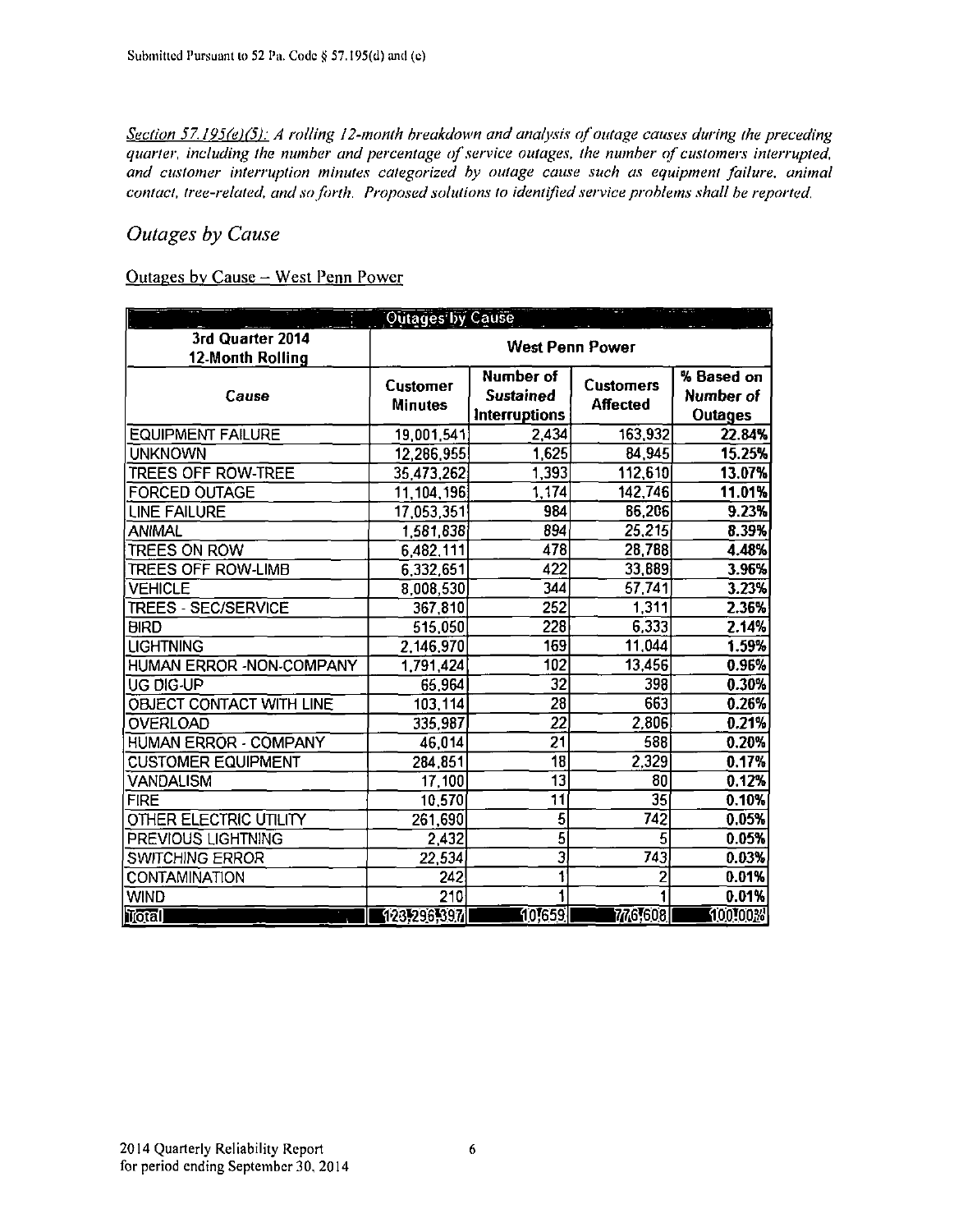#### Proposed Solutions - West Penn Power

#### Equipment Failure

West Penn Power addresses equipment failures using a three-pronged approach. The first step is to conduct pole by pole reviews of main line hardware and correct any deficiencies found. The second step is a review of the entire overhead circuit, visiting all locations on a six-year cycle. And the third step is conducting an engineering review and root cause analysis of all distribution circuit lockouts. The number of equipment failures is mitigated through these programs and the follow up corrective actions. In addition, the Engineering Department periodically conducts a multi-operation device review to identify causes and trends of equipment failures and other outage causes. Engineering then plans accordingly to repair or replace facilities.

#### Unknown

There are numerous events, which are typically transient in nature, that result in outages with an unknown cause. Procedures are in place for field personnel to investigate recurring outages on a specific sectionalizing device. Experience has shown that very few of the outage events classified as unknown are recurrent in nature. West Penn Power also introduced a root cause analysis process for all circuit lockouts that includes field patrols of all unknown outage causes.

#### Trees OffROW-Tree

West Penn Power's danger tree program consists of removing, or significantly reducing in height, dead, diseased or damaged trees located outside the boundary of the right-of-way that pose a threat to service reliability or the integrity of the line under any weather condition. In 2012. West Penn Power began a program targeting ash trees impacted by the Emerald Ash Borer. This has been an ongoing effort, and will continue throughout 2014.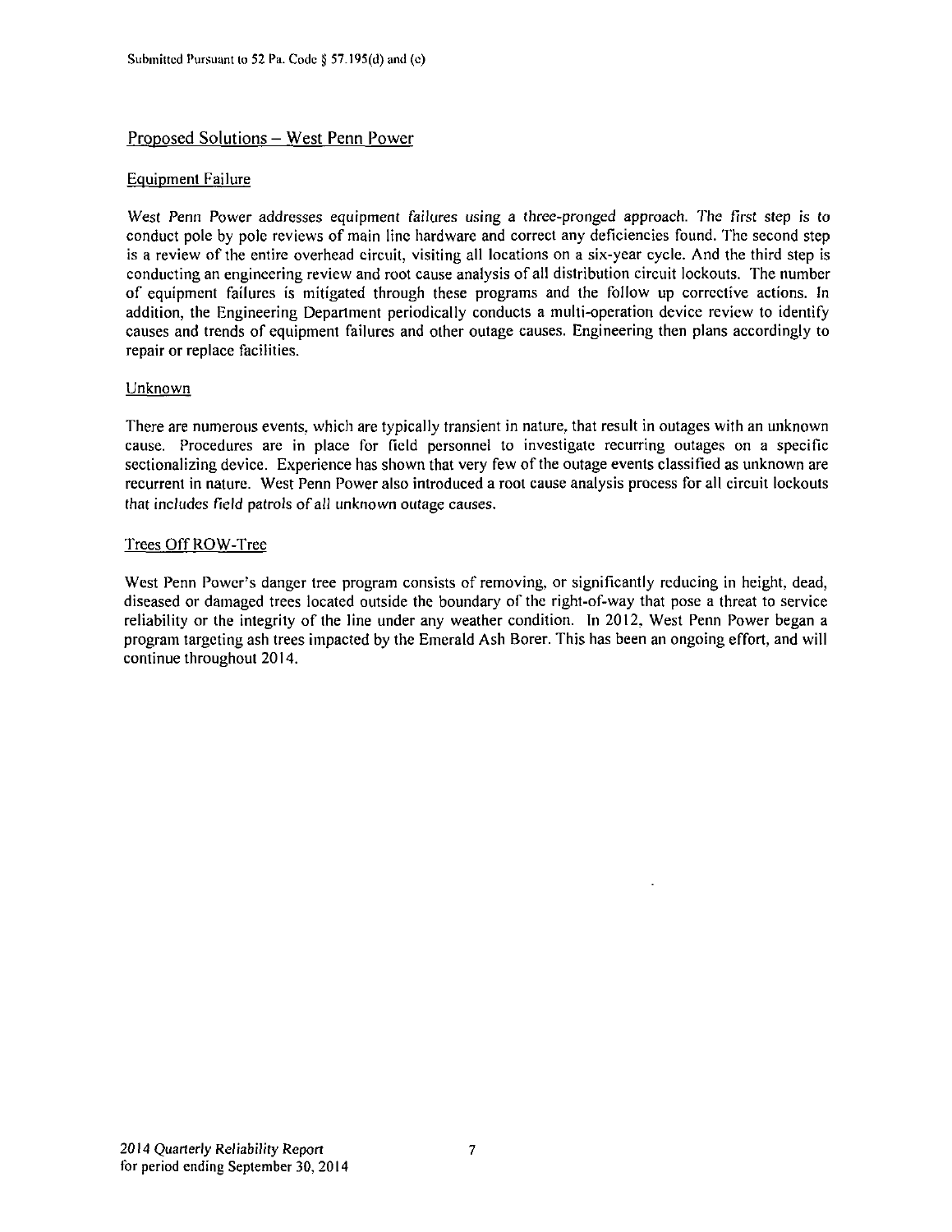*Section 57.195(e)(6): Quarterly and year-to-date information on progress toward meeting transmission and distribution inspection and maintenance goals/objectives (for first, second and third quarter reports only).* 

|                     |                                           | a B            | West Penn Power                                      |            |
|---------------------|-------------------------------------------|----------------|------------------------------------------------------|------------|
|                     | <b>Inspection and Maintenance</b><br>2014 | Planned        |                                                      | Completed  |
|                     |                                           | Annual         | 3Q                                                   | <b>YTD</b> |
|                     | Transmission (Miles)                      | 166.62         | 47.06                                                | 125.10     |
| Forestry            | Distribution (Miles)                      | 4,506          | 940                                                  | 2,981      |
| Transmission        | <b>Aerial Patrols</b>                     | $\overline{2}$ | 0                                                    |            |
|                     | Groundline                                | 0              | 0                                                    | 0          |
|                     | General Inspections                       | 5,880          | 1470                                                 | 4,410      |
| <b>Substation</b>   | Transformers                              | 608            | 56                                                   | 464        |
|                     | <b>Breakers</b>                           | 501            | 163                                                  | 388        |
|                     | Relay Schemes                             | 160            | 102                                                  | 160        |
|                     | Capacitors                                | 1.310          | 0                                                    | 1,311      |
| <b>Distribution</b> | Poles                                     | 54,900         | 17,289                                               | 45,395     |
|                     | <b>Reclosers</b>                          | 3.789          | 0                                                    | 3.789      |
|                     | Radio-Controlled Switches                 |                | West Penn Power has no radio-controlled<br>switches. |            |

### *T&D Inspection and Maintenance Programs*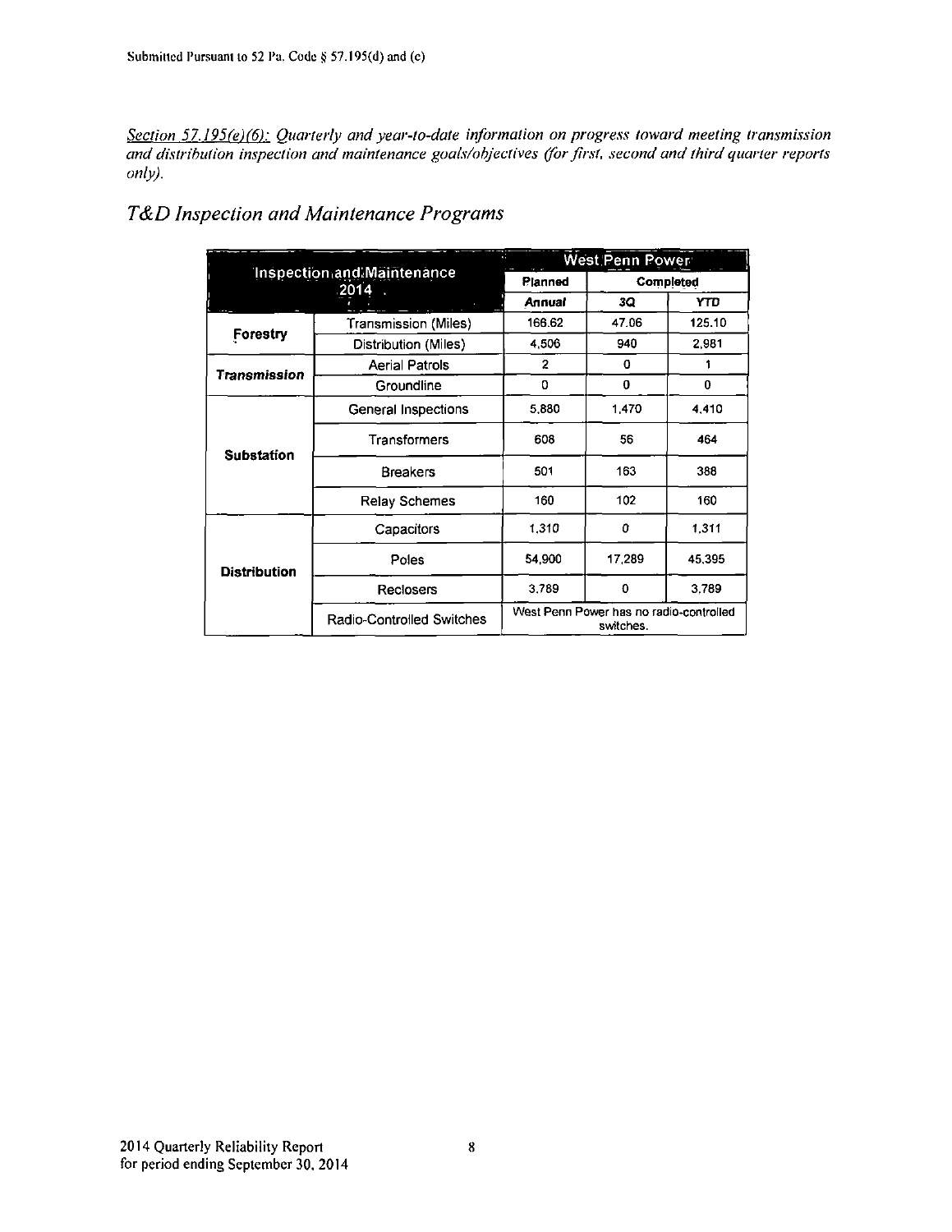**Section 57.195(e)(7): Quarterly and year-to-date information on budgeted versus actual transmission and** *distribution operations and maintenance expenditures in total and detailed by the EDC's own functional account code or FERC accounl code as available. (For first, second, and third quarter reports only).* 

| West Penn Power<br>T&D O&M: 30 / YTD: September 2014 (\$) |                         |           |            |             |                                                                   |  |  |  |
|-----------------------------------------------------------|-------------------------|-----------|------------|-------------|-------------------------------------------------------------------|--|--|--|
| Category                                                  |                         |           |            |             | Q3 Actuals   Q3 Budget   YTD Actuals   YTD Budget   Annual Budget |  |  |  |
| <b>Transmission</b>                                       |                         |           |            |             |                                                                   |  |  |  |
| 560 Operation Supervision and Engineering                 | -3                      | O         | 50         | n           | 0l                                                                |  |  |  |
| 561<br><b>Load Dispatching</b>                            | 221,249                 | 551,479   | 645,872    | 1,612,574   | 2,133.581                                                         |  |  |  |
| 562 Station Expenses                                      | $-39,107$               | 505,353   | $-673$     | 1,453,032   | 1,913.851                                                         |  |  |  |
| Overhead Lines Expenses<br>563                            | 529                     | 0         | 1,177      | O           | n                                                                 |  |  |  |
| 565 Transmission of Electricity by Others                 | 7916,260                | 6.957,904 | 23,365,568 | 20,523,321  | 27,481,224                                                        |  |  |  |
| 566<br><b>Miscellaneous Transmission Expenses</b>         | 81,536                  | 71,753    | 193,425    | 206,029     | 271,032                                                           |  |  |  |
| 567<br>Rents                                              | 65,849                  | 0         | 128,580    | G           |                                                                   |  |  |  |
| 568<br>Maintenance Supervision and Engineering            | 99,193                  | 122,283   | 277,876    | 327,305     | 417.316                                                           |  |  |  |
| 569<br><b>Maintenance of Structures</b>                   | 9,053                   | 58,879    | 27,861     | 173,656     | 227,546                                                           |  |  |  |
| 570 Maintenance of Station Equipment                      | 624,924                 | 98,611    | 1,896,654  | 249,310     | 340,036                                                           |  |  |  |
| 571<br>Maintenance of Overhead Lines                      | 1,530,996               | 706,026   | 3,940,617  | 1,524,209   | 1,946,687                                                         |  |  |  |
| 572<br>Maintenance of Underground Lines                   |                         | O         | 890        | 0           |                                                                   |  |  |  |
| 573<br>Maintenance of Miscellaneous Transmission Plant    | Ð                       | 0         | 0          | 0           |                                                                   |  |  |  |
| 575 Market Administration, Monitoring & Compliance Svs    | -8                      | 5,888     | 200        | 17,472      | 23,360                                                            |  |  |  |
| <b>Transmission Total</b>                                 | 10,510,472              | 9,078,176 | 30,478,195 | 26,086,908  | 34,754,735                                                        |  |  |  |
| <b>Distribution</b>                                       |                         |           |            |             |                                                                   |  |  |  |
| 580 Operation Supervision and Engineering                 | 56,572                  | 21,857    | $-6,337$   | 57,844      | 453.940                                                           |  |  |  |
| 581<br><b>Load Dispatching</b>                            | 297,349                 | 292,667   | 956,799    | 823,318     | 1,074,225                                                         |  |  |  |
| 582<br><b>Station Expenses</b>                            | 257,821                 | 319,250   | 562,471    | 918,717     | 1,210,387                                                         |  |  |  |
| 583<br>Overhead Line Expenses                             | 245,403                 | 284,568   | 1,209,959  | 1,255,109   | 1,364,428                                                         |  |  |  |
| 584 Underground Line Expenses                             | 326,222                 | 243,563   | 858,401    | 730,801     | 974, 363                                                          |  |  |  |
| 586 Meter Expenses                                        | 168,296                 | 200,414   | 522,818    | 573,954     | 754,590                                                           |  |  |  |
| 587<br><b>Customer Installations Expenses</b>             |                         |           | 0          |             |                                                                   |  |  |  |
| 588<br>Miscellaneous Dx Expenses                          | 3.190.777               | 1,809,340 | 6.933.350  | 5.804.898   | 8,521,377                                                         |  |  |  |
| 589 Rents                                                 |                         | n         | Ω          |             |                                                                   |  |  |  |
| 590<br>Maintenance Supervision and Engineering            | 56,606                  | 128,070   | 163,099    | 289,303     | 379, 123                                                          |  |  |  |
| 591<br><b>Maintenance of Structures</b>                   | Ω                       |           | Ω          |             |                                                                   |  |  |  |
| 592<br>Maintenance of Station Equipment                   | 1,260,884               | 1,017,719 | 3,322,520  | 2,725,054   | 3,665,101                                                         |  |  |  |
| 593<br>Maintenance of Overhead Lines                      | 2,777,506               | 4,194,170 | 11,279,817 | 11,566,701  | 15,032,288                                                        |  |  |  |
| 594<br>Maintenance of Underground Lines                   | 183,480                 | 126,248   | 876.642    | 553.084     | 668.242                                                           |  |  |  |
| 595 Maint. Line Transformer                               | n                       | 0         | O          |             |                                                                   |  |  |  |
| 596 Maintenance of Street Lighting and Signal Systems     | 139,400                 | 217,289   | 792,641    | 624,013     | 821,803                                                           |  |  |  |
| 597 Maintenance of Meters                                 | 363,016                 | 411,439   | 988,591    | 1,178,101   | 1.552.690                                                         |  |  |  |
| 598 Maintenance of Miscellaneous Distribution Plant       | 53,966                  | 329,018   | 161,421    | 970,359     | 1,272,025                                                         |  |  |  |
| <b>Distribution Total</b>                                 | 9,377,299               | 9,595,613 | 28.622,392 | 28,071,253  | 37,744,583                                                        |  |  |  |
| WestRenniPowerIGrand Totall                               | ■19,887,771 ■18,673,789 |           | 59,100,587 | 15451583161 | 17274991317                                                       |  |  |  |

### *Budgeted vs. Actual T&D Operation & Maintenance Expenditures'\**

<sup>&</sup>lt;sup>4</sup> Budgets are subject to change.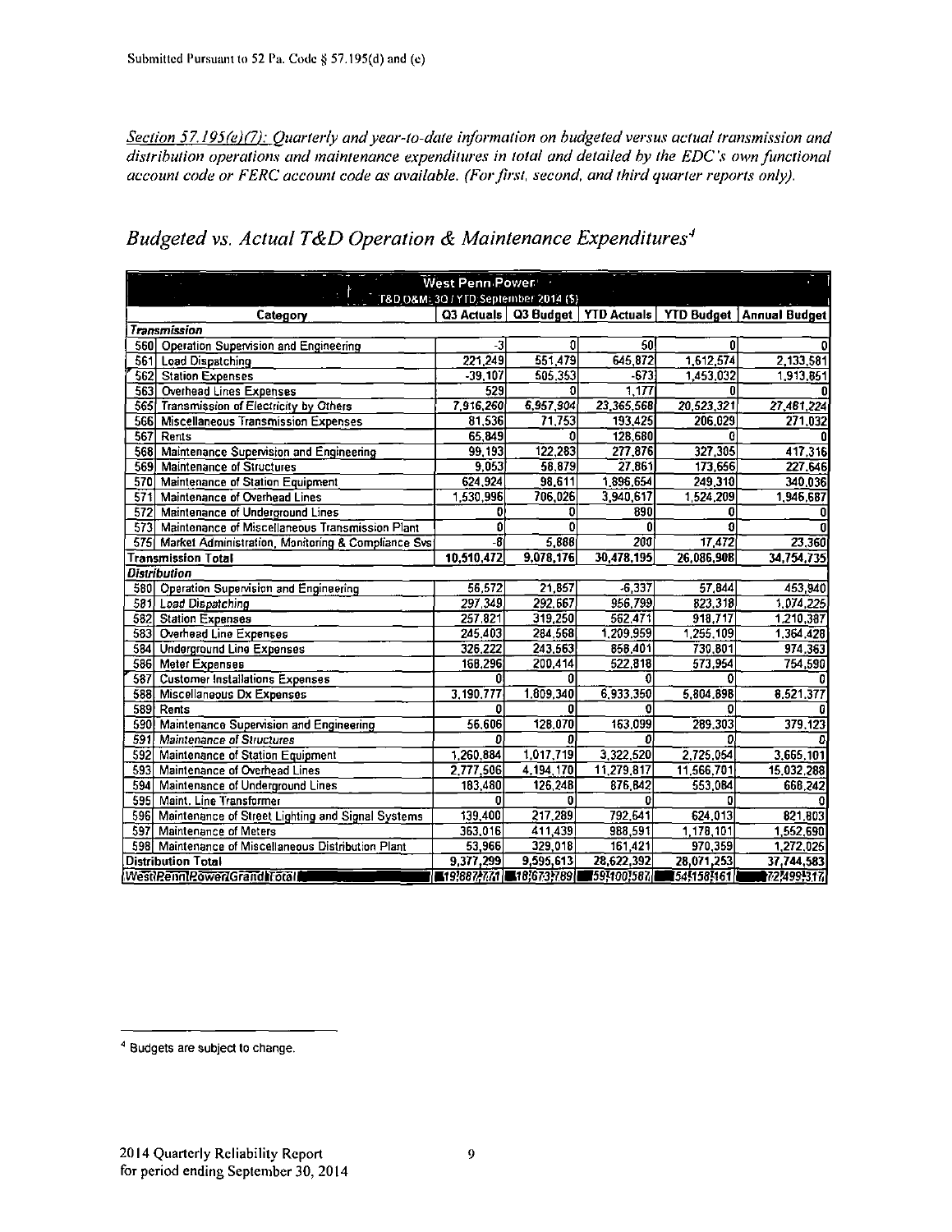*Section 57.195(e)(8): Quarterly and year-to-date information on budgeted versus actual transmission and distribution capital expenditures in total and detailed by the EDC's own functional account code or FERC account code as available. (For first, second and third quarter reports only).* 

| -၀-<br>West Penn Power                     |                   |            |                       |               |                      |  |  |  |  |  |
|--------------------------------------------|-------------------|------------|-----------------------|---------------|----------------------|--|--|--|--|--|
| T&D Capital - 3Q / YTD September 2014 (\$) |                   |            |                       |               |                      |  |  |  |  |  |
| Category                                   | Q3 Actuals        | Q3 Budget  | <b>Q3 YTD Actuals</b> | Q3 YTD Budget | <b>Annual Budget</b> |  |  |  |  |  |
| Capacity                                   | 8.227.319         | 2,594,471  | 14,080,443            | 12.407.581    | 15,490,510           |  |  |  |  |  |
| l Condition                                | 1,201,165         | 1.964.259  | 3,699 923             | 6 403 069     | 8.056.231            |  |  |  |  |  |
| Facilities                                 | 823,354           | 370,616    | 1,527,422             | 870,994       | 1.114.559            |  |  |  |  |  |
| l Forced                                   | 7.922.913         | 7.333.547  | 18,967,094            | 20,496,598    | 25,700,580           |  |  |  |  |  |
| Meter Related                              | 312.507           | 656,387    | 1.367.845             | 1.882,681     | 2.454.625            |  |  |  |  |  |
| <b>New Business</b>                        | 3,826,061         | 6,117,542  | 11.899.498            | 17.230.042    | 22,788.586           |  |  |  |  |  |
| <b>Other</b>                               | 6.831.848         | 5,362,848  | 14,806,462            | 12.892.689    | 21,097,361           |  |  |  |  |  |
| Reliability                                | 1.061.576         | 1,633,941  | 5.342.823             | 3,403,529     | 4,031,953            |  |  |  |  |  |
| <b>Street Light</b>                        | 200.306           | 177,815    | 698.839               | 510,290       | 665.577              |  |  |  |  |  |
| Tools & Equipment                          | 349.157           | 274.719    | 1.831.342             | 785.784       | 1,613,460            |  |  |  |  |  |
| <b>Vegetation Management</b>               | 7.706.936         | 7.605.091  | 24, 154, 032          | 23.752.102    | 31,730,252           |  |  |  |  |  |
| West <u>PennPower</u> itotal               | $[38]463$ $[441]$ | 34,091,234 | 98,375,7221           | (1001635,357/ | 134,743,6951         |  |  |  |  |  |

*Budgeted vs. Actual T&D Capital Expenditures<sup>5</sup>*

General Note:

Capital reported on Generally Accepted Accounting Principles (GAAP) basis.

<sup>&</sup>lt;sup>5</sup> Budgets are subject to change.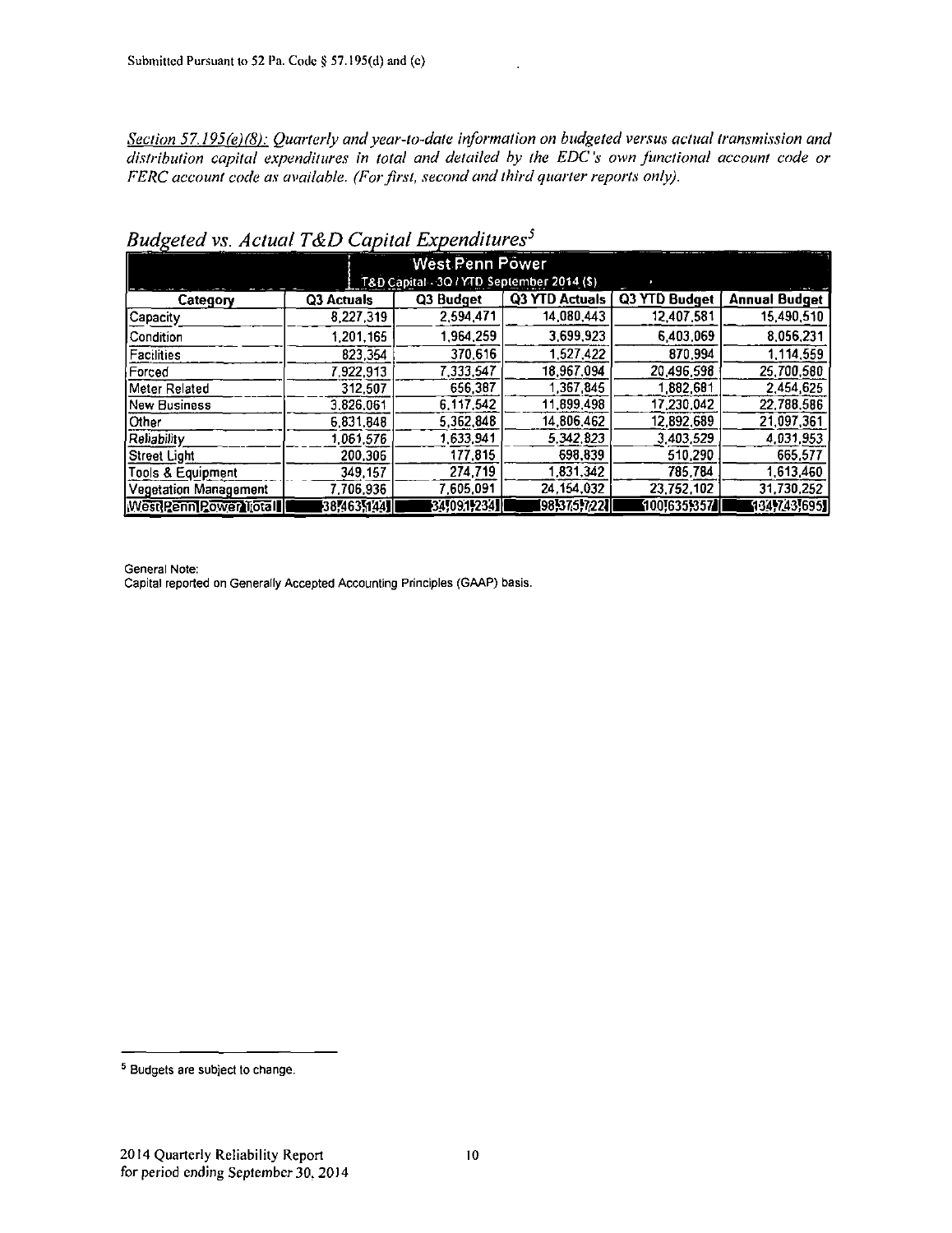*Section 57.195(e)(9): Dedicated staffing levels for transmission and distribution operation and maintenance at the end of the quarter, in total and by specific category (for example, linemen, technician, and electrician).* 

### *Staffing Levels*

|                   |                | West Penn Power 2014 |       |     |                 |     |    |
|-------------------|----------------|----------------------|-------|-----|-----------------|-----|----|
| <b>Department</b> |                | <b>Staff</b>         |       | 1Q  | 2Q              | 3Q  | 4Q |
|                   | Leader / Chief |                      |       | 75  | 73              | 73  |    |
| Line              | Lineman        |                      |       | 151 | 146             | 143 |    |
| Substation        | Leader         |                      |       | 13  | 13              | 12  |    |
|                   | Electrician    |                      |       | 44  | 45              | 45  |    |
|                   |                |                      | Total | 2⊡8 | $2\overline{w}$ | 278 |    |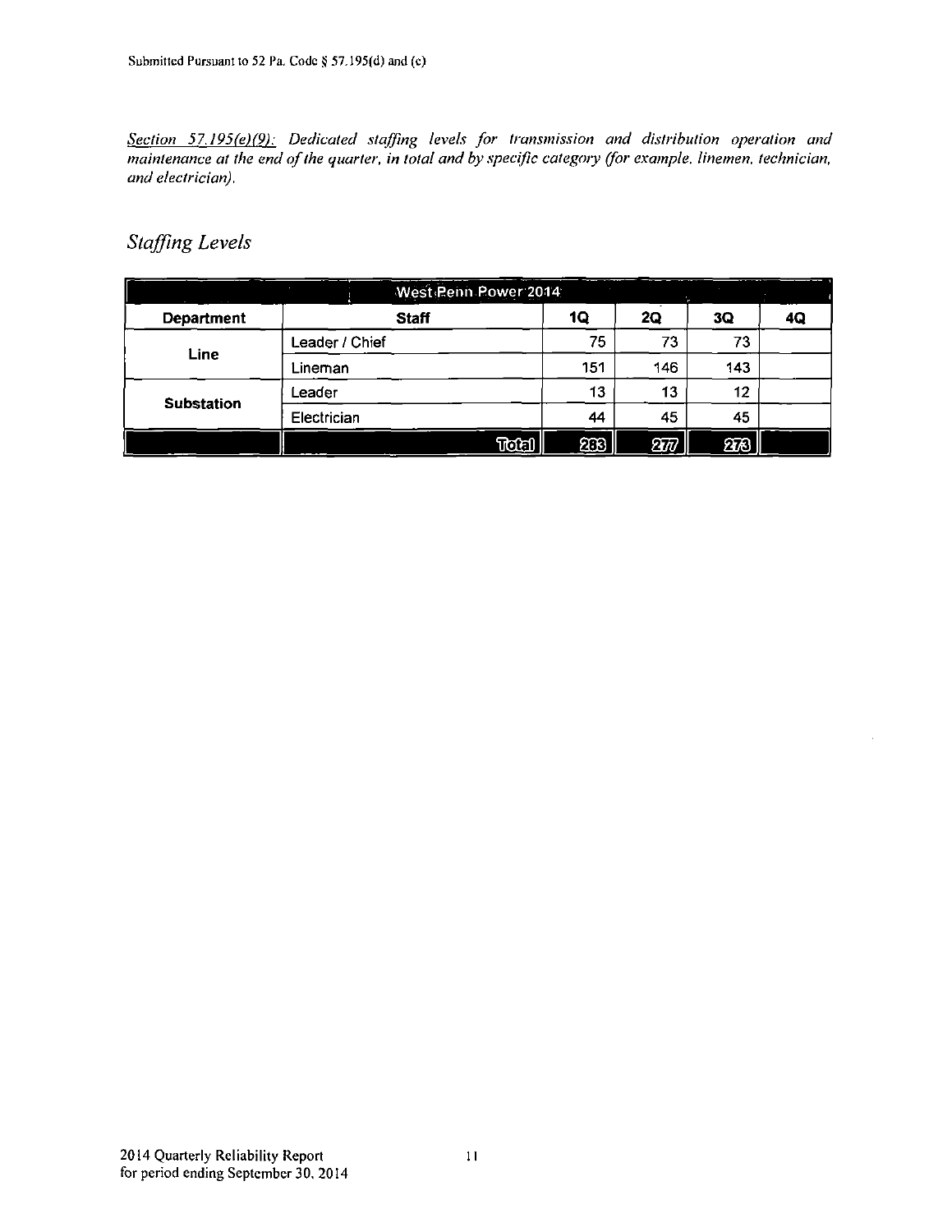*Section 57.195(e)(I0): Quarterly and year-to-date information on contractor hours and dollars for transmission and distribution operation and maintenance.* 

### *Contractor Expenditures*

Contractor expenses are billed on a lump sum basis and as such, hourly information is not available.

| Contractor Expenditures 2014 (\$)<br><b>Contract Contract Contract</b><br>$\sim$ |           |           |           |  |              |  |  |  |  |
|----------------------------------------------------------------------------------|-----------|-----------|-----------|--|--------------|--|--|--|--|
|                                                                                  | 10        | 2Q        | 3Q        |  | - -<br>Total |  |  |  |  |
| West Penn<br>Power                                                               | 3,692,585 | 3,537,906 | 4,589,421 |  | 11.819.912   |  |  |  |  |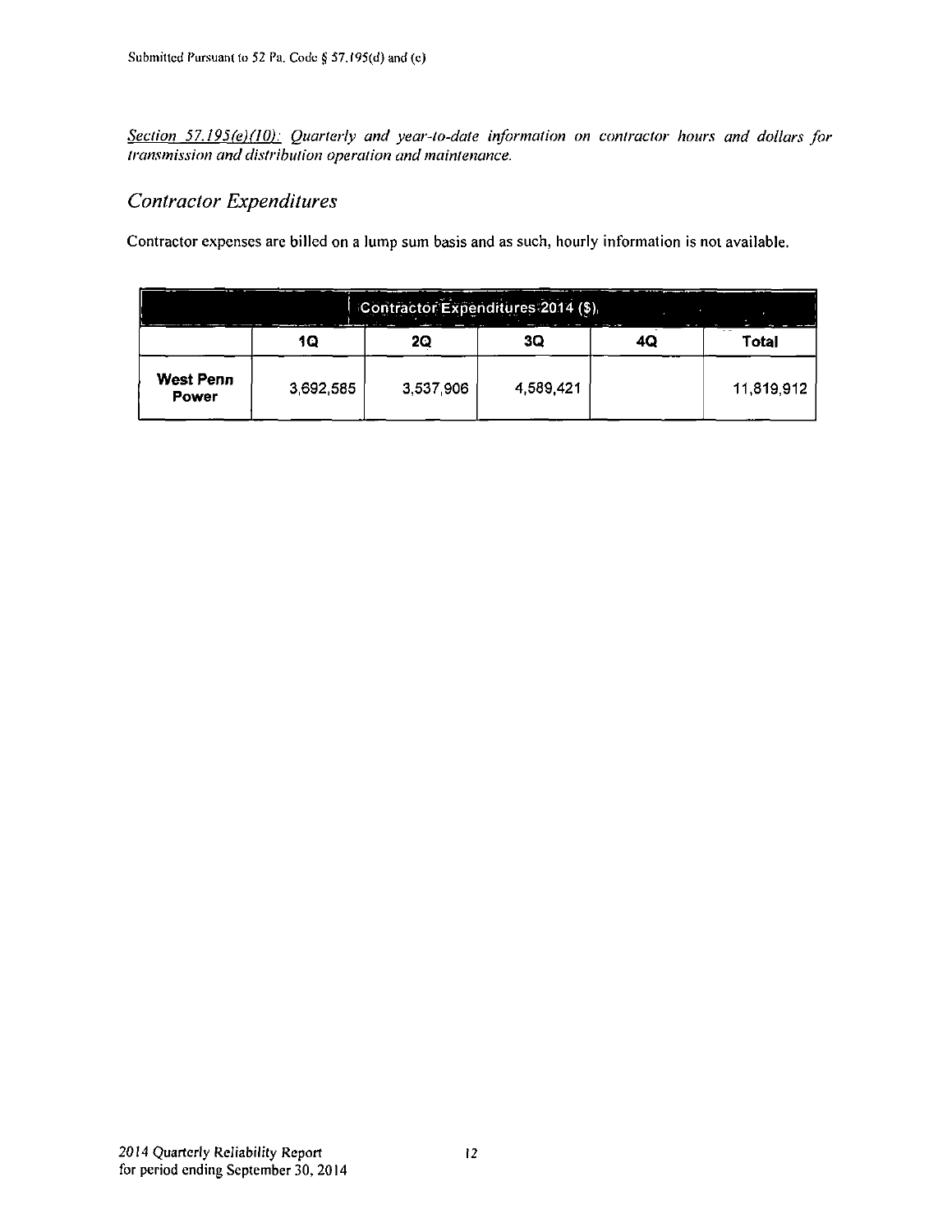*Section 57.195fe)(H): Monthly call-out acceptance rate for transmission and distribution maintenance workers presented in terms of both the percentage of accepted calls-out and the amount of time it takes the EDC to obtain the necessary personnel. A brief description of the EDC's call-out procedure should be included when appropriate.* 

### *Call-out Acceptance Rate*

Call-out percentage is defined as the number of positive responses to total calls.

| Call-out Acceptance Rate - 2014 |                        |  |  |  |  |  |  |
|---------------------------------|------------------------|--|--|--|--|--|--|
|                                 | <b>West Penn Power</b> |  |  |  |  |  |  |
| January                         | 24%                    |  |  |  |  |  |  |
| February                        | 27%                    |  |  |  |  |  |  |
| March                           | 23%                    |  |  |  |  |  |  |
| <b>April</b>                    | 23%                    |  |  |  |  |  |  |
| May                             | 22%                    |  |  |  |  |  |  |
| June                            | 23%                    |  |  |  |  |  |  |
| July                            | 21%                    |  |  |  |  |  |  |
| <b>August</b>                   | 23%                    |  |  |  |  |  |  |
| September                       | 24%                    |  |  |  |  |  |  |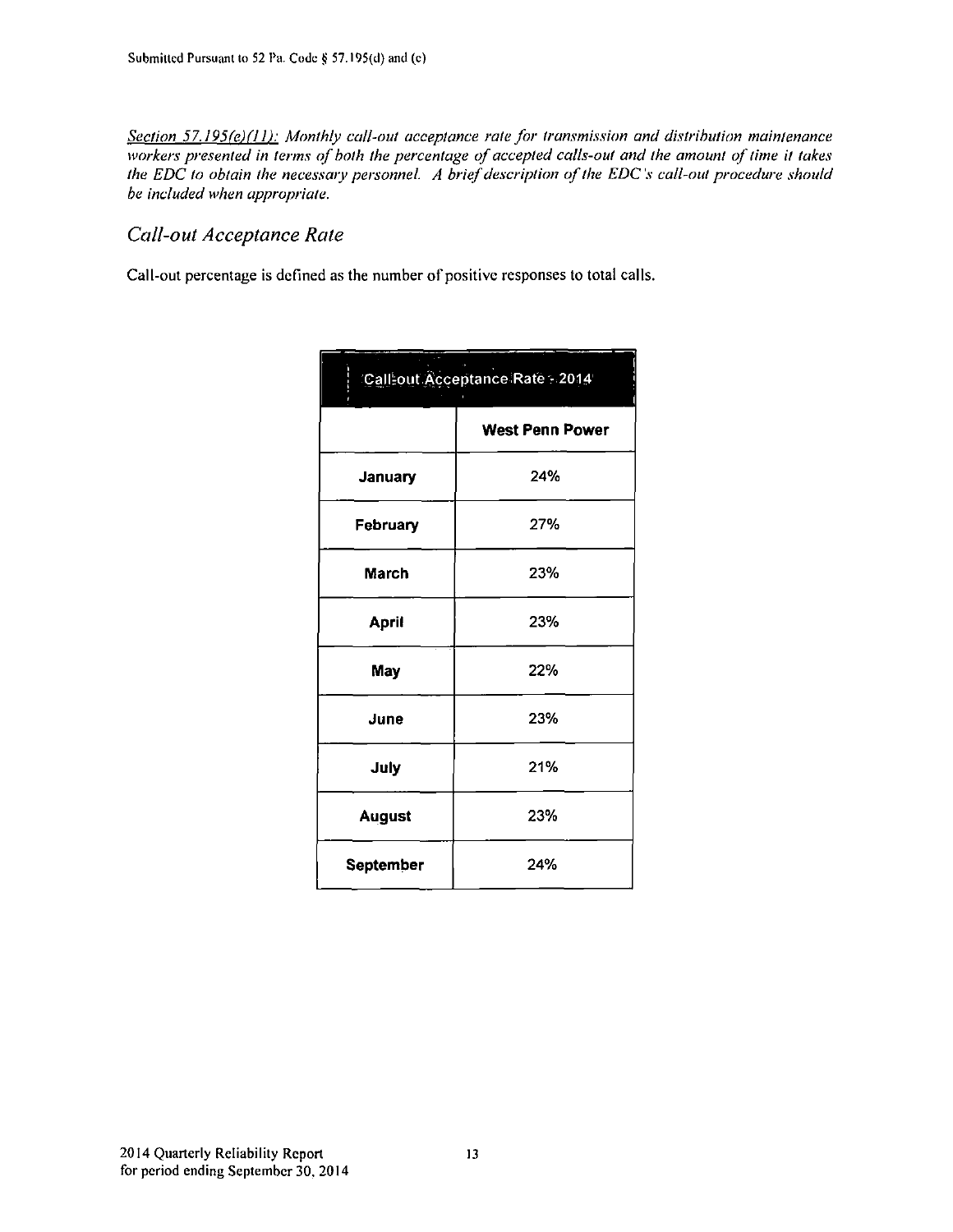### *Call-out Response*

Larger utilities report the amount of time it takes to obtain the necessary personnel during call-outs. West Penn Power has worked with other utilities to ensure consistency in calculating and reporting this data.

|               | <b>West Penn Power</b><br><b>Common Security Common Property</b> |                                    |                                  |                                                                             |                                                                                           |  |  |  |  |  |  |  |
|---------------|------------------------------------------------------------------|------------------------------------|----------------------------------|-----------------------------------------------------------------------------|-------------------------------------------------------------------------------------------|--|--|--|--|--|--|--|
| 2014          | <b>Total Call-</b><br>Outs                                       | <b>Workers</b><br><b>Accepting</b> | <b>Elapsed Time</b><br>(Minutes) | Average<br><b>Response</b><br><b>Time per Crew</b><br>Call-Out<br>(Minutes) | Average<br>Response<br><b>Rate Per</b><br><b>Workers</b><br><b>Accepting</b><br>(Minutes) |  |  |  |  |  |  |  |
| July          | 1,240                                                            | 791                                | 4.785                            | 3.86                                                                        | 6.05                                                                                      |  |  |  |  |  |  |  |
| <b>August</b> | 1,062                                                            | 708                                | 4,476                            | 4.21                                                                        | 6.32                                                                                      |  |  |  |  |  |  |  |
| September     | 822                                                              | 605                                | 3,106                            | 3.78                                                                        | 5.13                                                                                      |  |  |  |  |  |  |  |
| <b>tender</b> | 8,023                                                            | 2,003                              | 12.867                           | <b>SCG</b>                                                                  | 660                                                                                       |  |  |  |  |  |  |  |

Total Call-outs = Total number of incidents

Workers Accepting = Total number of employees accepting work offered

Elapsed Time = Time of day called minus time of day accepted (expressed in minutes)

Average Response Time Per Crew Call-Out = Elapsed Time divided by Total Call-Outs

Average Response Rate Per Workers Aceeptinp = Elapsed Time divided by Workers Accepting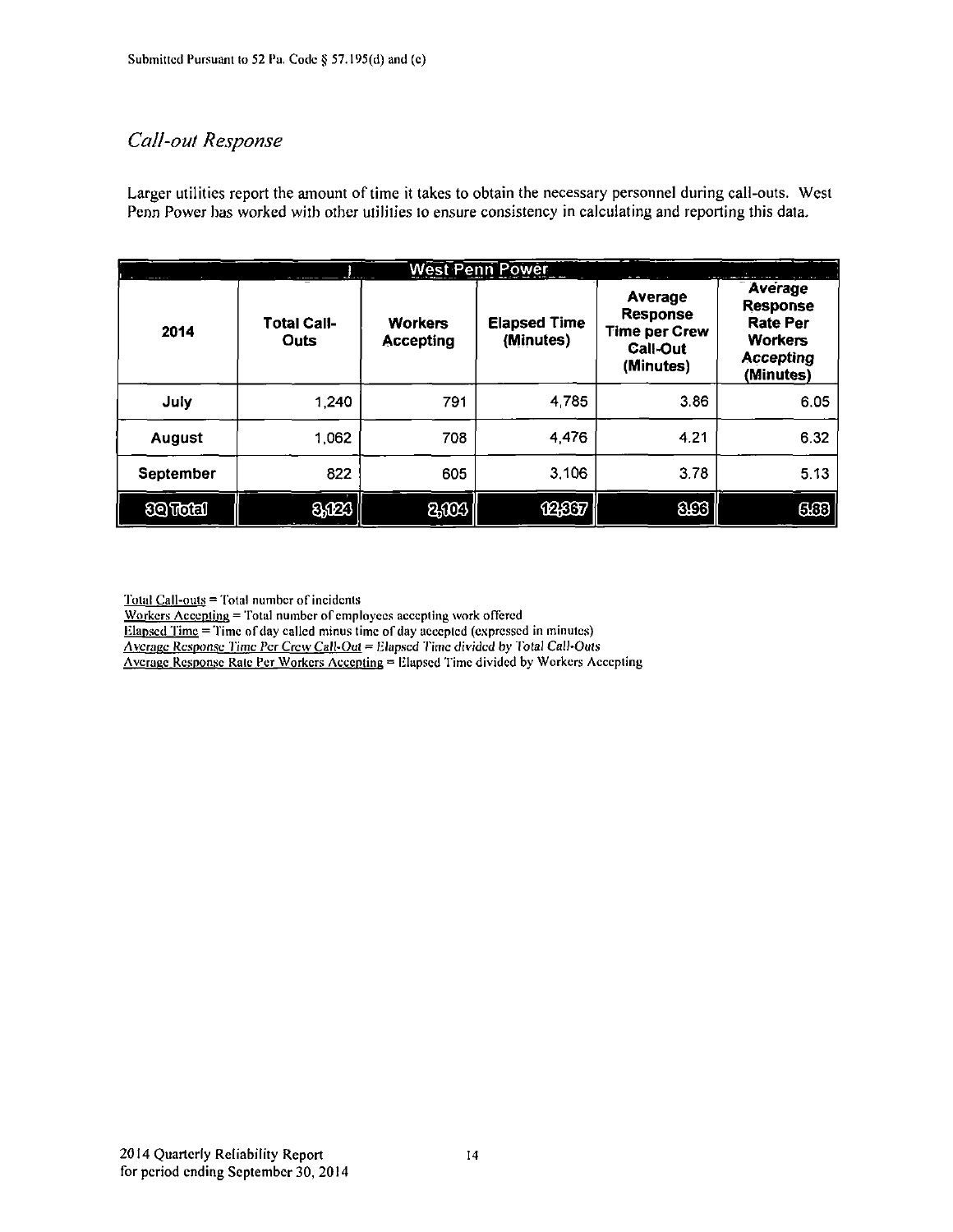$\overline{\phantom{a}}$ 

## **ATTACHMENT A**

## **Worst Performing Circuits - Reliability Indices**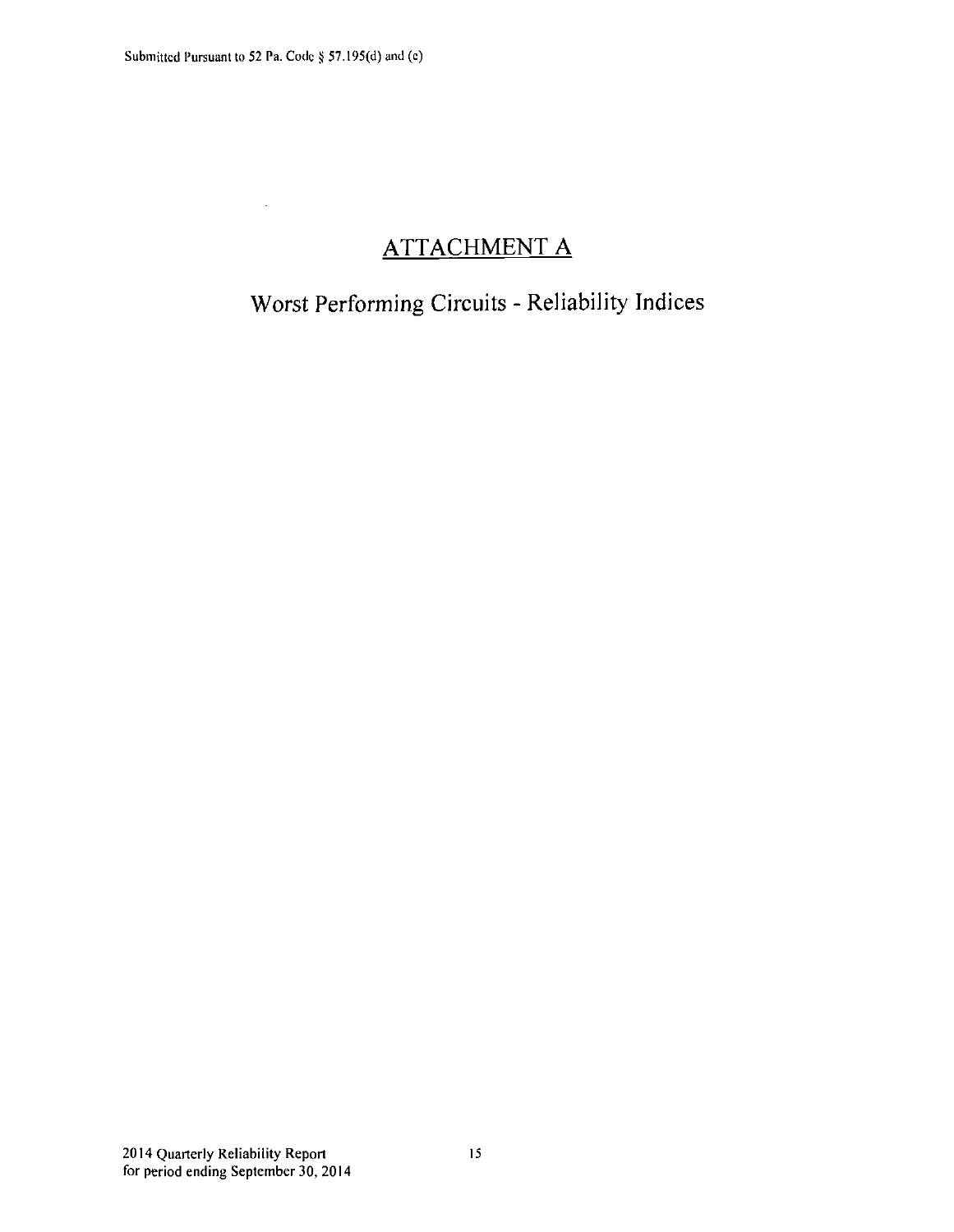|             | <b>West Penn Power</b> |                     |                      |                             |                |                      |                    |                               |                      |             |              |       |
|-------------|------------------------|---------------------|----------------------|-----------------------------|----------------|----------------------|--------------------|-------------------------------|----------------------|-------------|--------------|-------|
| Cucuit Rank | Substason              | Cross               | Decki                | Average<br><b>Costomers</b> | <b>Outages</b> | Lockouts             | Customer<br>Marzes | <b>C</b> asterness<br>Alected | S DI<br><b>LPACT</b> | <b>SADI</b> | <b>CAIDI</b> | SAIFI |
| 1           | <b>Tri Town</b>        | Davison             | Pleasant Valley      | 952                         | 11             | $\blacktriangleleft$ | 1,868,966          | 1,399                         | 2.62                 | 1,963.20    | 1,335.93     | 1.47  |
| 2           | Houston                | Mcgovern            | Washington           | 1,810                       | 39             | 1                    | 976,887            | 4,919                         | 1.37                 | 539.72      | 198.59       | 2.72  |
| 3           | Franklin               | South Waynesburg    | Jefferson            | 2,109                       | 33             | 1                    | 870,265            | 4,178                         | 1.22                 | 412.64      | 208.3        | 1.98  |
| 4           | Loyalhanna             | Center Drive        | Latrobe              | 1,251                       | 31             | 3                    | 868,460            | 6,453                         | 1.22                 | 694.21      | 134.58       | 5.16  |
| 5           | Milheim                | Woodward            | <b>State College</b> | 1,135                       | 42             | 0                    | 787,675            | 1,516                         | 1.11                 | 693.99      | 519.57       | 1.34  |
| 6           | <b>Bethel Park</b>     | Dashwood            | Boyce                | 2,107                       | 22             | $\overline{2}$       | 787,035            | 5,003                         | 1.10                 | 373.53      | 157.31       | 2.37  |
| 7           | Smith                  | <b>Francis Mine</b> | McDonald             | 1,465                       | 33             | $\overline{2}$       | 783,849            | 4,020                         | 1.10                 | 535.05      | 194.99       | 2.74  |
| 8           | North Fayette          | Туте                | McDonald             | 1,463                       | 29             | 3                    | 755,146            | 5,971                         | 1.06                 | 516.16      | 126.47       | 4.08  |
| 9           | <b>McConnellsburg</b>  | Harrisonville       | McConnellsburg       | 1,376                       | 30             | 0                    | 751,667            | 2,598                         | 1.05                 | 546.27      | 289.33       | 1.89  |
| 10          | Kittanning             | Cadegan             | Kittanning           | 1,574                       | 21             | 0                    | 718,049            | 3,495                         | 1.01                 | 456.19      | 205.45       | 2.22  |
| 11          | Murrycrest             | Sardis Road         | Jeannette            | 1,483                       | 35             | $\overline{2}$       | 707,018            | 3,851                         | 0.99                 | 476.75      | 183.59       | 2.6   |
| 12          | Carmichaels            | Carmichaels         | Jefferson            | 1,654                       | 19             | 2                    | 703,187            | 3,617                         | 0.99                 | 425.14      | 194.41       | 2.19  |
| 13          | Franklin               | West Waynesburg     | Jefferson            | 2,041                       | 31             | 1                    | 664,387            | 2,990                         | 0.93                 | 325.52      | 222.2        | 1.46  |
| 14          | Smithton               | Yukon               | Charlerci            | 1,324                       | 29             | 0                    | 657,987            | 2,426                         | 0.92                 | 496.97      | 271.22       | 1.83  |
| 15          | Westraver              | Pittsburgh Coal     | Charleroi            | 1,909                       | 42             | 0                    | 646,972            | 4,275                         | 0.91                 | 338.91      | 151.34       | 2.24  |
| 16          | Avella                 | W. Middletown       | Washington           | 1,145                       | 45             | 0                    | 629,165            | 2,426                         | 0.88                 | 549.49      | 259.34       | 2.12  |
| 17          | Peters                 | Venetia             | Boyce                | 1,965                       | 15             | $\overline{2}$       | 628,243            | 4,148                         | 0.88                 | 319.72      | 151.46       | 2.11  |
| 18          | Bethelboro             | Coolspring          | Uniontown            | 1,494                       | 23             | 3.                   | 625,810            | 6,540                         | 0.88                 | 418.88      | 95.69        | 4.38  |
| 19          | Galley                 | Waterdam            | Washington           | 1,574                       | 13             | $\mathbf 0$          | 614,906            | 2,590                         | 0.86                 | 390.66      | 237.42       | 1.65  |
| 20          | South Union            | Fairchance          | Uniontown            | 2,146                       | 29             | 1                    | 612,746            | 4,719                         | 0.86                 | 285.53      | 129.85       | 2.2   |
| 21          | Amity                  | Banetewn            | Washington           | 1,495                       | 41             | 0                    | 605,850            | 2,447                         | 0.85                 | 405.25      | 247.59       | 1.64  |
| 22          | Vestaburg              | Fredericktown       | Jefferson            | 858                         | 13             | 1                    | 589,986            | 1,701                         | 0.83                 | 687.63      | 346.85       | 1.98  |
| 23          | Flintstone             | Chaneysville        | Hyndman              | 560                         | 21             | 0                    | 586,339            | 1,186                         | 0.82                 | 1,047.03    | 494.38       | 2.12  |
| 24          | Stahlstown             | Mansville           | Latrobe              | 497                         | 13             | 0                    | 577,630            | 919                           | 0.81                 | 1,162.23    | 628.54       | 1.85  |
| 25          | Henry Clay             | Markleysburg        | Uniontown            | 1,104                       | 24             | 0                    | 568,812            | 3,004                         | 0.80                 | 515.23      | 189.35       | 2.72  |
| 26          | <b>Ethel Springs</b>   | Pandora             | Latrobe              | 1,430                       | 27             | 1                    | 553,702            | 3,911                         | 0.78                 | 387.2       | 141.58       | 2.73  |
| 27          | <b>Bethlen</b>         | Darlington          | Latrobe              | 1,249                       | 50             | $\mathbf{1}$         | 541,815            | 2,971                         | 0.76                 | 433.8       | 182.37       | 2.38  |
| 28          | <b>Ethel Springs</b>   | New Derry           | Latrobe              | 1,035                       | 32             | $\overline{2}$       | 538,910            | 2,714                         | 0.76                 | 520.69      | 198.57       | 2.62  |
| 29          | Emmaville              | Stoney Break        | McConnellsburg       | 377                         | 10             | 0                    | 524,573            | 615                           | 0.74                 | 1,391.44    | 852.96       | 1.63  |
| 30          | Vanceville             | Vanceville          | Charleroi            | 1,380                       | 35             | 0                    | 499,203            | 2,969                         | 0.70                 | 361.74      | 168.14       | 2.15  |

General Note: MAIFI values are not available.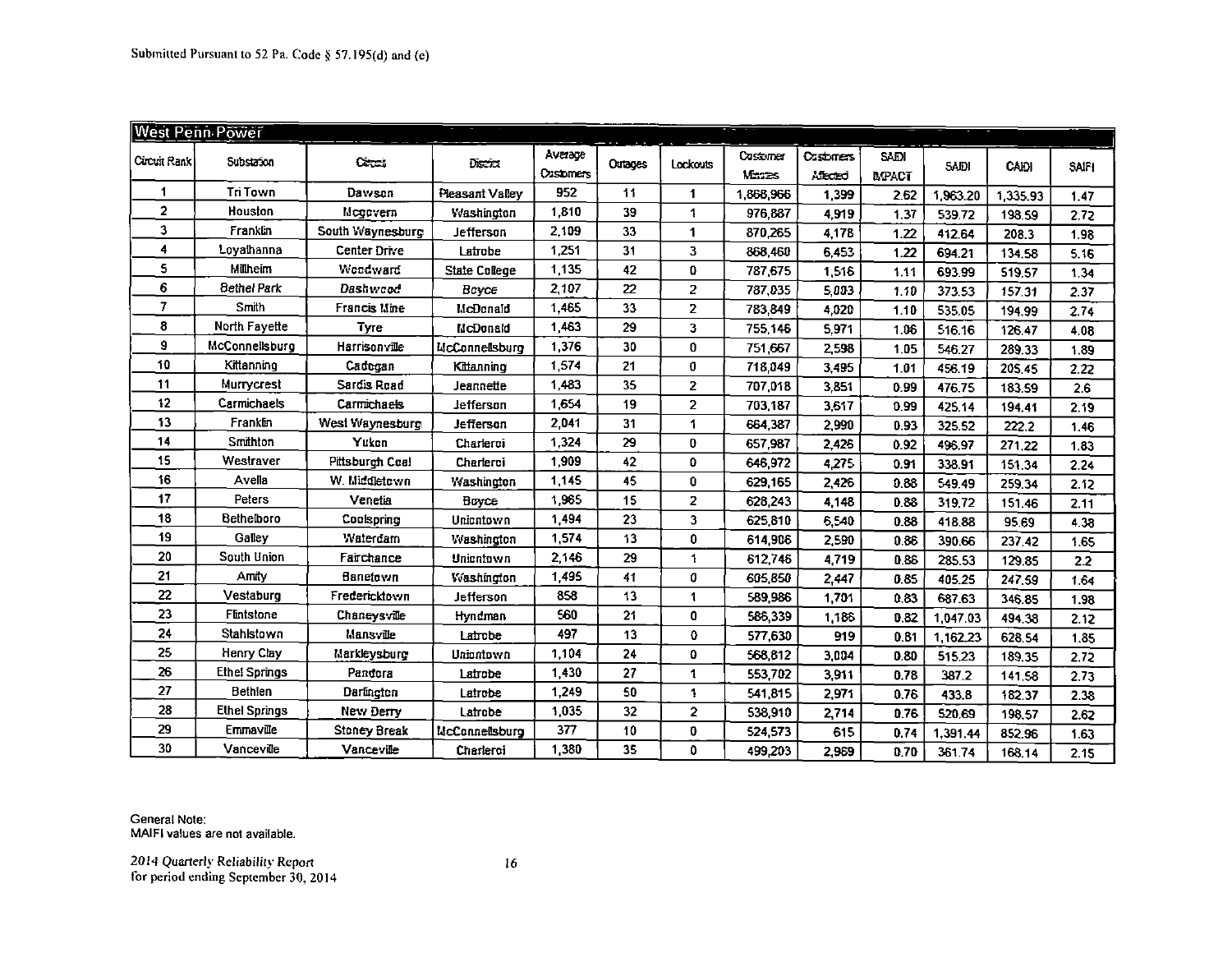|               | <b>West Penn, Power</b> | $\overline{\phantom{a}}$ |                      |                      |        |                |                    |                              |                               |        |        |              |
|---------------|-------------------------|--------------------------|----------------------|----------------------|--------|----------------|--------------------|------------------------------|-------------------------------|--------|--------|--------------|
| Ceptrin Racik | Substance:              | Cucut                    | District             | Average<br>Casternas | Orages | Lockosts       | Customer<br>Mautes | <b>Customers</b><br>Affected | <b>SAIDI</b><br><b>IMPACT</b> | SADI   | C-DI   | <b>SAIFI</b> |
| 31            | How ard                 | Jacksonville             | <b>State College</b> | 506                  | 18     | 0              | 495.998            | 738                          | 0.70                          | 980.23 | 672.08 | 1.46         |
| 32            | Atherton                | South Hills              | <b>State College</b> | I.015                | 31     | 5.             | 494,633            | 5.920                        | 0.69                          | 487.32 | 83.55  | 5,83         |
| 33            | Youngwood               | Youngwood                | Jeannette            | 1.781                | 23     |                | 493,832            | 3.044                        | 0.69                          | 277.28 | 162.23 | 1.71         |
| 34            | Cecil                   | Bishop                   | Bovce                | 1,461                | 40     |                | 488.563            | 3.981                        | 0.69                          | 3344   | 122.72 | 2.72         |
| 35            | Kittanning              | Garretts Run             | Kittanning           | .208                 | 30     | $\overline{2}$ | 484.042            | 5.568                        | 0.68                          | 400.7  | 86.93  | 4.61         |
| 36            | Saxonburg 138kV         | <b>Butler Rd</b>         | <b>Butler</b>        | 798                  | 6      | 3              | 477,558            | 3.307                        | 0.67                          | 598.44 | 144.41 | 4.14         |
| 37            | Necessity               | Ohiopyle                 | Uniontown            | 858                  | 26     | 0              | 469.099            | 1.274                        | 0.66                          | 546.74 | 388.21 | .48          |
| 38            | California              | Malden                   | <b>Charleroi</b>     | 1.085                | 35     | 0              | 442.604            | 3.534                        | 0.62                          | 407.93 | 125.24 | 3.26         |
| 39            | <b>New Bethlehem</b>    | Climax                   | Clarion              | 1,127                | 18     |                | 441.981            | 2.108                        | 0.62                          | 392.17 | 209.67 | 1.87         |
| 40            | Roundhill               | Roundhil                 | Charleroi            | 881                  | 20     |                | 440.717            | 2.015                        | 0.62                          | 500.25 | 218.72 | 2.29         |

General Note: MAIFI values are not available.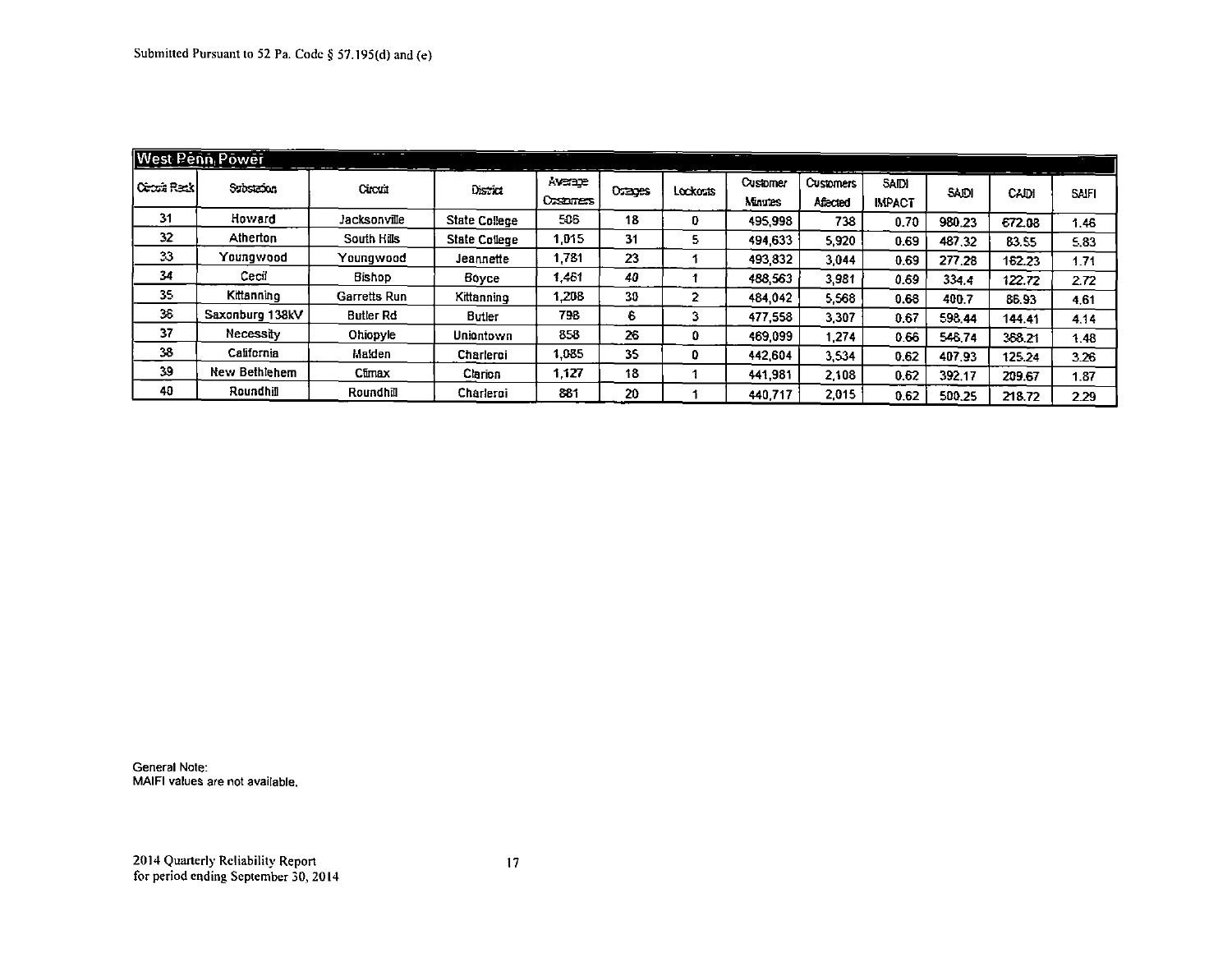## **ATTACHMENT B**

## **Worst Performing Circuits - Remedial Actions**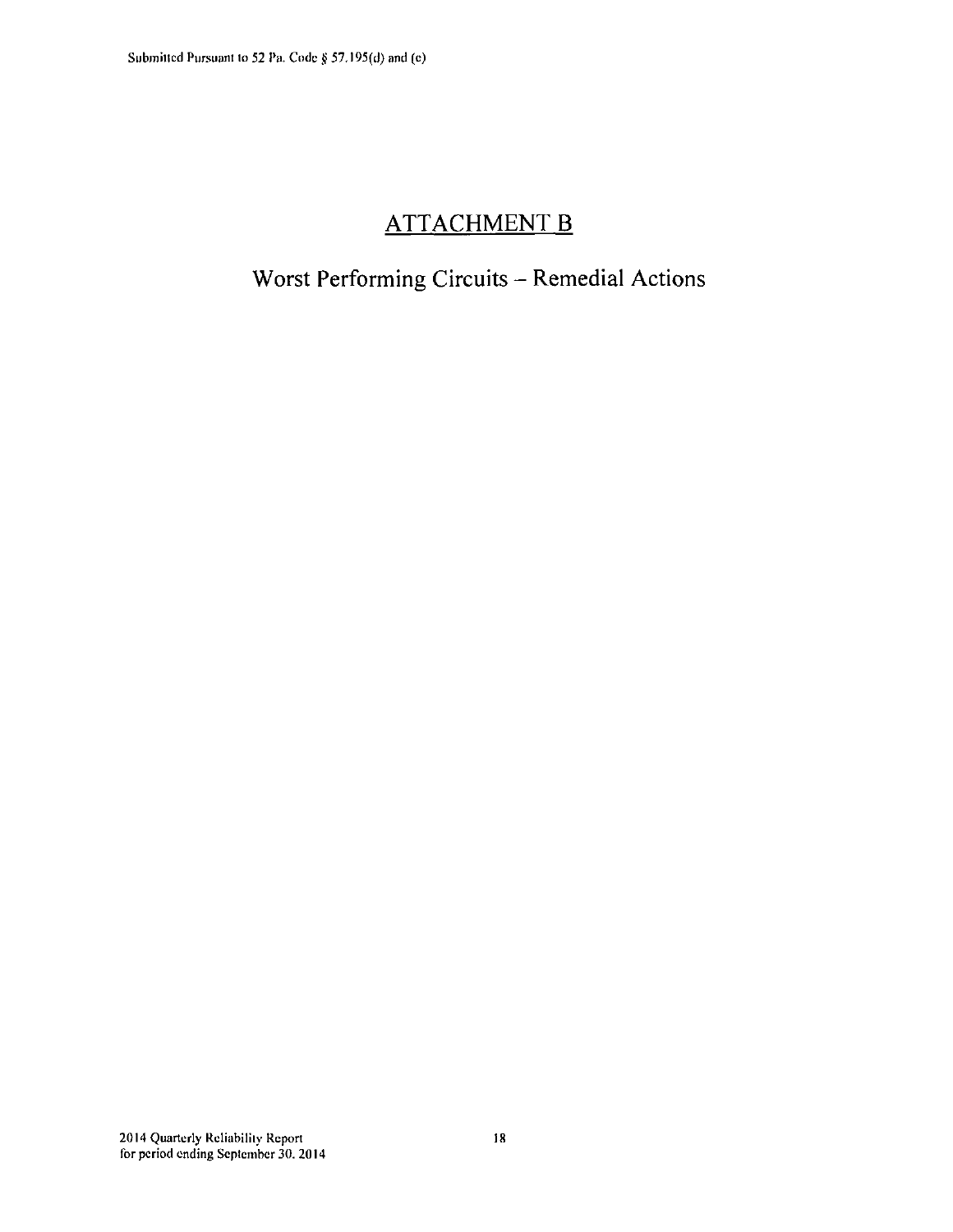|                 | <b>West PenniPower</b> |                     |                                                                                                                                                                                       |                                |                                               |  |  |  |  |
|-----------------|------------------------|---------------------|---------------------------------------------------------------------------------------------------------------------------------------------------------------------------------------|--------------------------------|-----------------------------------------------|--|--|--|--|
|                 |                        |                     |                                                                                                                                                                                       |                                |                                               |  |  |  |  |
| Circuit<br>Rank | <b>Substation</b>      | Circuit             | Remedial Actions Planned or Taken                                                                                                                                                     | <b>Status of Remedial Work</b> | <b>Date Remedial</b><br><b>Work Completed</b> |  |  |  |  |
|                 |                        |                     | Performance mas driven by off right-of-way trees (97%) on a storm day 11/1/13.                                                                                                        |                                |                                               |  |  |  |  |
| 1               | Tri Town               | Dawson              | Cycle tree trimmino                                                                                                                                                                   | Complete                       | <b>Jun-14</b>                                 |  |  |  |  |
| $\mathbf{z}$    | Houston                | Mcgovern            | Performance was driven by off right-of-way trees (39%), unknown causes (23%), forced outages (22%), and line failure (12%). 36% of the<br>outages occurred on a storm day - 6/11/13.  |                                |                                               |  |  |  |  |
|                 |                        |                     | Follow up hardware corrections as a result of hardware review                                                                                                                         | Complete                       | $Jun-13$                                      |  |  |  |  |
|                 |                        |                     | Cycle tree trimming                                                                                                                                                                   | To be completed 2014           |                                               |  |  |  |  |
|                 |                        |                     | Ferformance tras driven by off right-of-way trees (11%) and unknown causes (68%). 68% of the outages occurred on a storm day 11/1/13.                                                 |                                |                                               |  |  |  |  |
| 3.              | Franklin               | South Waynesburg    | He additional actions are planned for 2014                                                                                                                                            |                                |                                               |  |  |  |  |
| 4               | Loyalhanna             | <b>Center Drive</b> | Ferformance tras driven by unknown causes (40%), off right-of-way trees (27%), and line failure (11%). 57% of the outages occurred on a<br>storm day - 11/1/13.                       |                                |                                               |  |  |  |  |
|                 |                        |                     | Repair circuit patrol hardware issues found                                                                                                                                           | Complete                       | Feb-14<br>May-14                              |  |  |  |  |
|                 |                        |                     | Zone 1 circuit patrol                                                                                                                                                                 | Complete                       |                                               |  |  |  |  |
| 5.              | Milheim                | Woodward            | Performance tras driven by off right-of-way trees (91%). 39% of the outages occurred on a storm day - 11/1/2013.                                                                      |                                |                                               |  |  |  |  |
|                 |                        |                     | Zone 1 circuit patrol                                                                                                                                                                 | Complete                       | Feb 14                                        |  |  |  |  |
| 6.              | <b>Bethel Park</b>     | Dashwood            | Ferformence was driven by off right-of-way trees (39%) and line failure (60%). 55% of the outages occurred on one day - 12/23/13.                                                     |                                |                                               |  |  |  |  |
|                 |                        |                     | Zone 1 circuit patrol                                                                                                                                                                 | Complete                       | $May-14$                                      |  |  |  |  |
| 7               | Smih                   | Francis Mine        | Performance mas driven by off right-of-way trees (69%), line failure (15%) and unknown causes (10%). 45% of the outages occurred on one<br>$d\bar{c}$ $/$ - $B/3/3$                   |                                |                                               |  |  |  |  |
|                 |                        |                     | Zone 1 circuit patrol                                                                                                                                                                 | Complete                       | May-14                                        |  |  |  |  |
| 8               | North Fayette          | <b>Tyre</b>         | Ferformance was driven by off right-of-way trees (23%), forced outages (15%), unknown causes (15%), and equipment failure (27%).                                                      |                                |                                               |  |  |  |  |
|                 |                        |                     | Targeted tree trimming planned to improve reliability                                                                                                                                 | Complete                       | Aug-14                                        |  |  |  |  |
| 9               | Mcconnellsburg         | Harrisonville       | Ferformance was driven by off right-of-way trees(40%), equipment failure (26%), and forced outages (22%). 51% of the outages occurred on<br>one day - 11/26/13.                       |                                |                                               |  |  |  |  |
|                 |                        |                     | Zone 1 circuit patrol                                                                                                                                                                 | Complete                       | <b>Jun-14</b>                                 |  |  |  |  |
| 10              | Kittannino             | Cadogan             | Ferformence ares driven by off right-of-way trees (13%), forced outages (22%), and vehicle (61%). 53% of the outages occurred on one day -<br>1/6/2014                                |                                |                                               |  |  |  |  |
|                 |                        |                     | Main line tree and SAIFI hardware review                                                                                                                                              | Complete                       | Apr-14                                        |  |  |  |  |
| 11              | Murrycrest             | Sardis Road         | Performance was driven by off right-of-way trees (76%). 51% of the outages occurred on a storm day - 6/11/14.                                                                         |                                |                                               |  |  |  |  |
|                 |                        |                     | Zone 1 circuit patrot                                                                                                                                                                 | Complete                       | May-14                                        |  |  |  |  |
| 12              | Carmichaets            | Carmichaels         | Performance was driven by equipment failures (57%) and a bird (31%) causing a lockout. 62% of the outages occurred on a storm day -<br>11/1/13. 31% occurred on a storm day 10/12/13. |                                |                                               |  |  |  |  |
|                 |                        |                     | Zone 1 circuit patrol                                                                                                                                                                 | Complete                       | Jan-14                                        |  |  |  |  |
| 13              | Franklin               | West Waynesburg     | Ferformance tras driven by unknown causes (83%). 86% of the outages occurred on a storm day - 11/1/13.                                                                                |                                |                                               |  |  |  |  |
|                 |                        |                     | Zone 1 circuit patrol                                                                                                                                                                 | Complete                       | $Feb-14$                                      |  |  |  |  |

 $\overline{\phantom{a}}$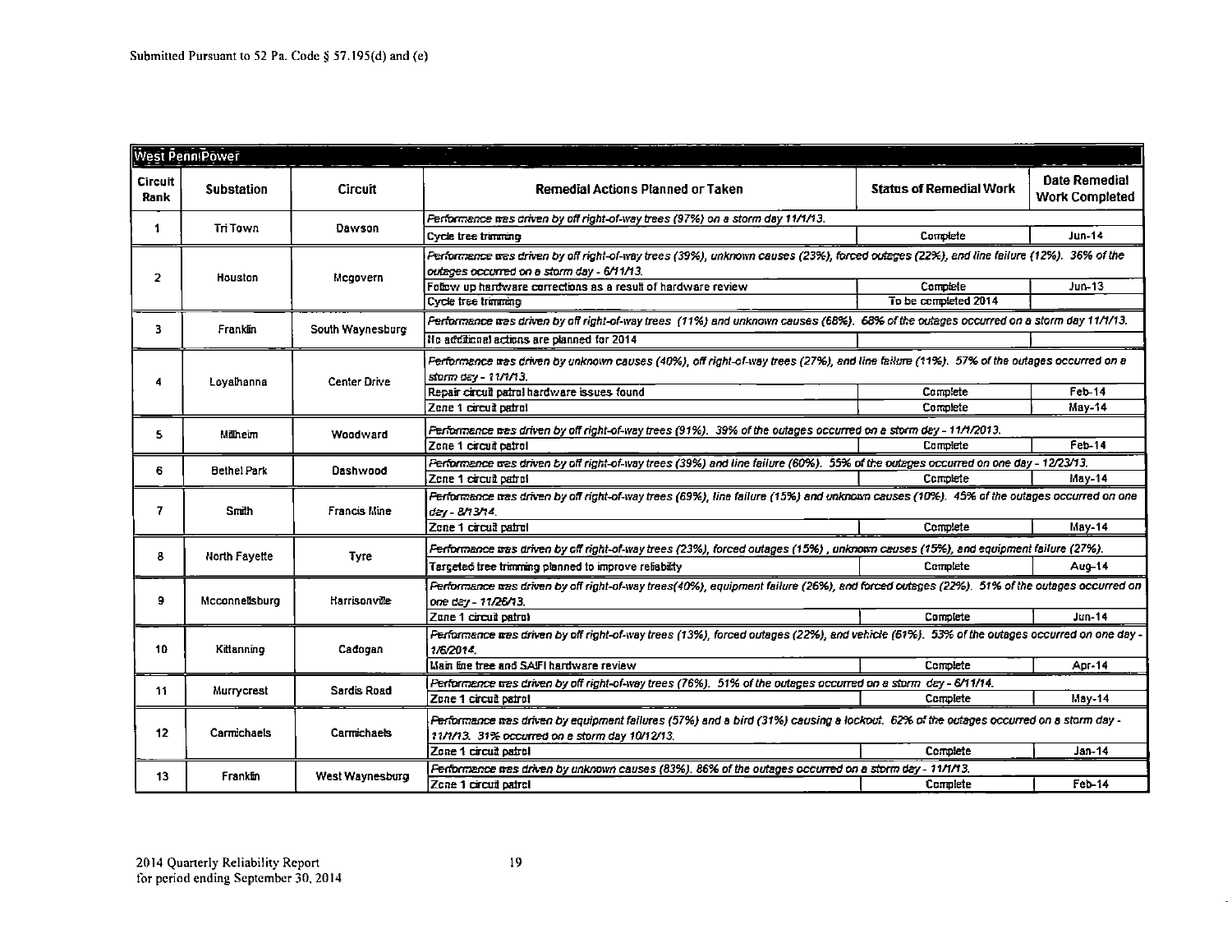| <b>West Penn Power</b> |                      |                 |                                                                                                                                                |                                |                                        |
|------------------------|----------------------|-----------------|------------------------------------------------------------------------------------------------------------------------------------------------|--------------------------------|----------------------------------------|
| Circuit<br><b>Rank</b> | Substation           | Circuit         | Remedial Actions Planned or Taken                                                                                                              | <b>Status of Remedial Work</b> | Date Remedial<br><b>Work Completed</b> |
| 14                     | Smithton             | Yukon           | Performance was driven by off right-of-way bees (72%) and line failure (11%).                                                                  |                                |                                        |
|                        |                      |                 | Cycle tree trimming                                                                                                                            | To be completed 2014           |                                        |
| 15                     | Westraver            | Pittsburgh Coal | Performance was driven by off right-of-way trees (56%), line failure (15%) and forced outages (17%).                                           |                                |                                        |
|                        |                      |                 | Repair circuit patrol hardware issues found                                                                                                    | To be completed 2014           |                                        |
|                        |                      |                 | Zone 1 circuit patrol                                                                                                                          | Complete                       | Mar 14                                 |
| 16                     | Avela                | W. Middletown   | Performance was driven by off right-of-azy trees (67%) and line failure (15%).                                                                 |                                |                                        |
|                        |                      |                 | Cycle tree trimming                                                                                                                            | To be completed 2014           |                                        |
| 17                     | Peters               | Venetia         | Performance was driven by off right-of-way trees (65%) and unknown causes (34%).                                                               |                                |                                        |
|                        |                      |                 | Zone 1 circuit patrol                                                                                                                          | Complete                       | May-14                                 |
|                        |                      |                 | Performance was driven by line failure (48%) and vehicles (25%). 46% of the outages occurred on a storm day - 11/1/13.                         |                                |                                        |
| 18                     | <b>Bethelboro</b>    | Coolspring      | Zone 1 circuit patrol                                                                                                                          |                                |                                        |
|                        |                      |                 |                                                                                                                                                | Complete                       | $Jan-14$                               |
| 19                     | Galey                | Waterdam        | Performance was driven by equipment failure (21%) and line failure (21%). 56% of the outages occurred on a storm day - 7/26/14.                |                                |                                        |
|                        |                      |                 | Zone 1 circuit patrol                                                                                                                          | Complete                       | May 14                                 |
| 20                     | South Union          | Fairchance      | Performance was driven by equipment failure (20%), forced outages (49%) and line failure (16%).                                                |                                |                                        |
|                        |                      |                 | Zone 1 circuit patrol and removed two dancer trees                                                                                             | Complete                       | Jan-14                                 |
| 21                     | Amily                | Banetown        | Performance was driven by equipment failure (17%), off right-of-way trees (47%) and unknown causes (20%).                                      |                                |                                        |
|                        |                      |                 | Zone 1 circuit patrol                                                                                                                          | Complete                       | May 14                                 |
| 22                     | Vestaburg            | Fredericktown   | Performance was driven by line failure (76%), and forced outages (22%). 58% of the outages occurred on a storm day - 11/1/13.                  |                                |                                        |
|                        |                      |                 | Cycle tree trimming                                                                                                                            | Complete                       | Dec-13                                 |
| 23                     | <b>Finistone</b>     | Chaneysville    | Performance was driven by line failure (57%) and off right-of-way trees (27%).                                                                 |                                |                                        |
|                        |                      |                 | Zone 1 circuit patrol                                                                                                                          | Complete                       | $_{\text{Law}-14}$                     |
|                        |                      | Mansville       | Performance was driven by off right-of-way trees (79%), and on right-of-way trees (19%). 96% of the outages occurred on a storm day -          |                                |                                        |
| 24                     | <b>Stahlstown</b>    |                 | $11/1/13$ .                                                                                                                                    |                                |                                        |
|                        |                      |                 | Zone 1 circuit patrol                                                                                                                          | Complete                       | $\mu$ ay-14                            |
| 25.                    | Henry Clay           | Markleysburg    | Performance was driven by off right-of-sey trees (24%), line failure (11%), forced outages (15%), and line failure (47%).                      |                                |                                        |
|                        |                      |                 | Zone 1 circuit patrol                                                                                                                          | Complete                       | May-14                                 |
| 26                     | <b>Ethel Springs</b> | Pandora         | Performance was driven by off right-of-uzy frees (11%) and vehicles (67%).                                                                     |                                |                                        |
|                        |                      |                 | Cycle tree trimming                                                                                                                            | Complete                       | Jun-14                                 |
| 27                     | Bethien              | Darlington      | Performance was driven by off right-of-say trees (67%), on right-of-way trees (12%, and line failure (11%).<br>Main line SAIFI hardware review |                                |                                        |
|                        |                      |                 | Zone 1 circuit patrol completed in 2014.                                                                                                       | Complete                       | Jun-13                                 |
|                        |                      |                 |                                                                                                                                                | Complete                       | $Mar-14$                               |
| 28                     | <b>Ethel Springs</b> | New Derry       | Performance was driven by off right-of-azy trees (66%) and unknown causes (22%).<br>Cycle tree trimming                                        |                                |                                        |
|                        |                      |                 |                                                                                                                                                | Complete                       | Sep 14                                 |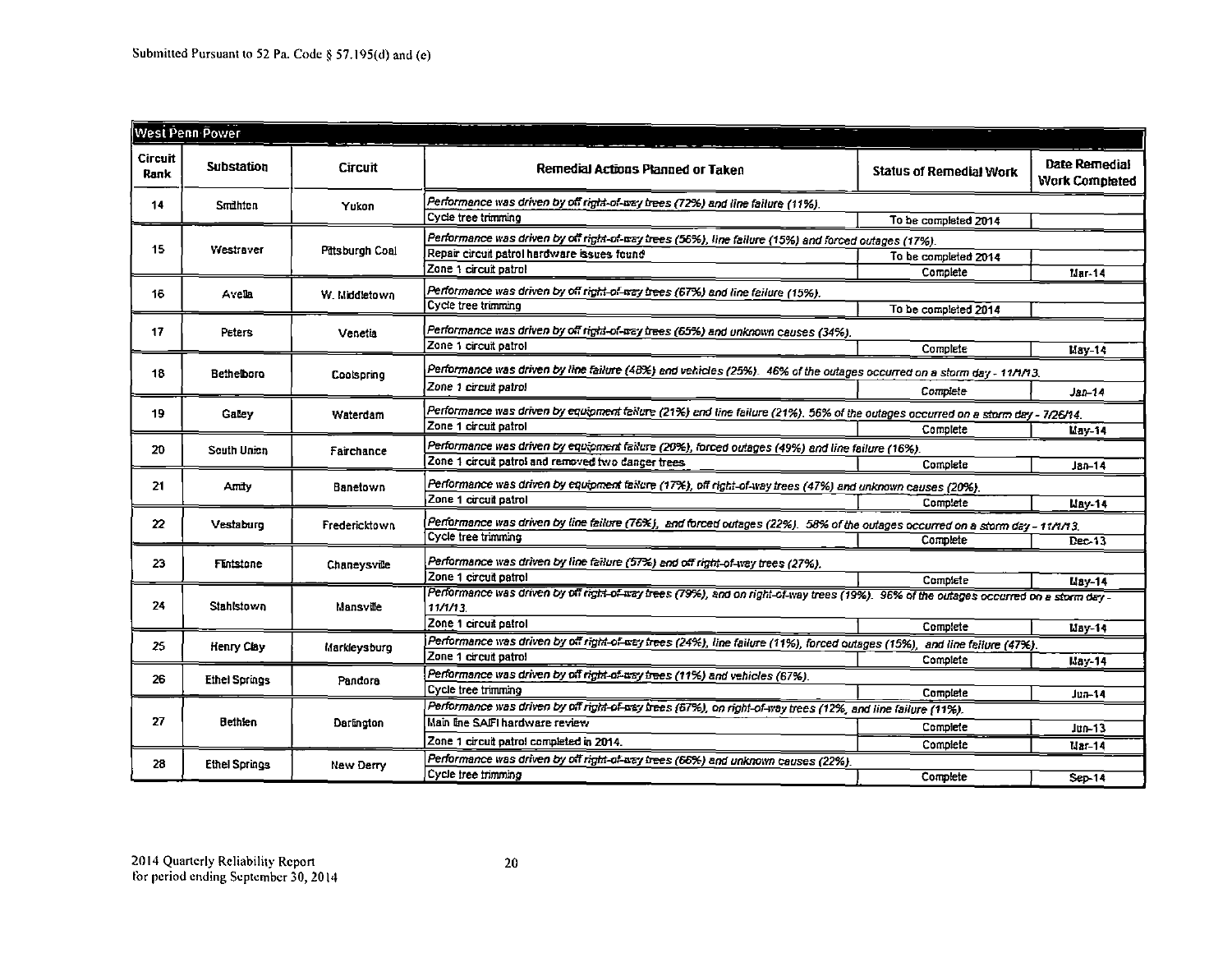$\sim$ 

| West Penn Power        |                   |                     |                                                                                                                                              |                                |                                        |
|------------------------|-------------------|---------------------|----------------------------------------------------------------------------------------------------------------------------------------------|--------------------------------|----------------------------------------|
| <b>Circuit</b><br>Rank | <b>Substation</b> | Circuit             | Remedial Actions Planned or Taken                                                                                                            | <b>Status of Remedial Work</b> | Date Remedial<br><b>Work Completed</b> |
| 29                     | Emmaylle          | <b>Stoney Break</b> | Performance was driven by off right-of-way trees (14%), on right-of-way trees (85%). 84% of the outages occurred on a storm day<br>7/8/2014. |                                |                                        |
|                        |                   |                     | Zone 1 circuit patrol                                                                                                                        | Complete                       | May-14                                 |
| 30                     | Vanceville        | Vance die           | Performance was driven by forced outages (32%) and vehicles (43%).                                                                           |                                |                                        |
|                        |                   |                     | Cycle tree trimming                                                                                                                          | Complete                       | <b>Jul-14</b>                          |
|                        |                   | Jacksonville        | Performance was driven by off right-of-way trees (42%) and unknown causes (55%).                                                             |                                |                                        |
| 31                     | Howard            |                     | Zone 1 circuit patrol                                                                                                                        | Complete                       | $May-14$                               |
|                        |                   |                     | Cycle tree trimming                                                                                                                          | Complete                       | Dec-13                                 |
| 32                     | Atherton          | South Hills         | Performance was driven by equipment failure (32%), human error non-company (30%), and off right-of-way trees (18%).                          |                                |                                        |
|                        |                   |                     | Cycle tree trimming                                                                                                                          | Complete                       | Apr-14                                 |
|                        | Youngwood         | Youngw.cod          | Performance was driven by vehicle (69%) and forced outages (18%).                                                                            |                                |                                        |
| 33                     |                   |                     | Zone 1 circuit patrol                                                                                                                        | Complete                       | May-14                                 |
|                        |                   |                     | Cycle tree trimming                                                                                                                          | Complete                       | Dec-13                                 |
| 34                     | Cecil             | Bishop              | Performance was driven by off right-of-way trees (80%).                                                                                      |                                |                                        |
|                        |                   |                     | Cycle tree trimming                                                                                                                          | Complete                       | Dec-13                                 |
| 35                     | Kittanning        | Garretts Run        | Performance was driven by off right-of-way trees (55%) and forced outages (26%).                                                             |                                |                                        |
|                        |                   |                     | Zone 1 circuit patrol                                                                                                                        | Complete                       | $1.8y - 14$                            |
|                        | Saxonburg 138kV   | <b>Butler Rd</b>    | Performance was driven by lightning (37%), off right-of-way trees (38%), and unknown causes (22%).                                           |                                |                                        |
| 36                     |                   |                     | Zone 1 circuit patrol                                                                                                                        | Complete                       | Jan-14                                 |
|                        |                   |                     | Cycle tree trimming                                                                                                                          | Complete                       | Dec-13                                 |
|                        | <b>Necessity</b>  | <b>Ohiopyle</b>     | Performance was driven by off right-of-way trees (81%). 72% of the outages occurred on one storm day - 11/1/2013.                            |                                |                                        |
| 37                     |                   |                     | Main line SAIFI hardware review                                                                                                              | Complete                       | Dec-13                                 |
|                        |                   |                     | Cycle tree trimming                                                                                                                          | Complete                       | Sep.14                                 |
|                        | California        | Malden              | Performance was driven by bird (11%), equipment failure (28%), forced outages (16%) and unknown causes (21%). 59% of the outages             |                                |                                        |
| 38                     |                   |                     | occurred on a storm day - 11/1/13.                                                                                                           |                                |                                        |
|                        |                   |                     | Zone 1 circuit patrol                                                                                                                        | Complete                       | Jan-14                                 |
| 39                     | New Bethlehem     | Cimex               | Performance was driven by line failure (85%).                                                                                                |                                |                                        |
|                        |                   |                     | Zone 1 circuit patrol performed, removed 10 danger trees.                                                                                    | Complete                       | $May-14$                               |

 $\ddot{\phantom{a}}$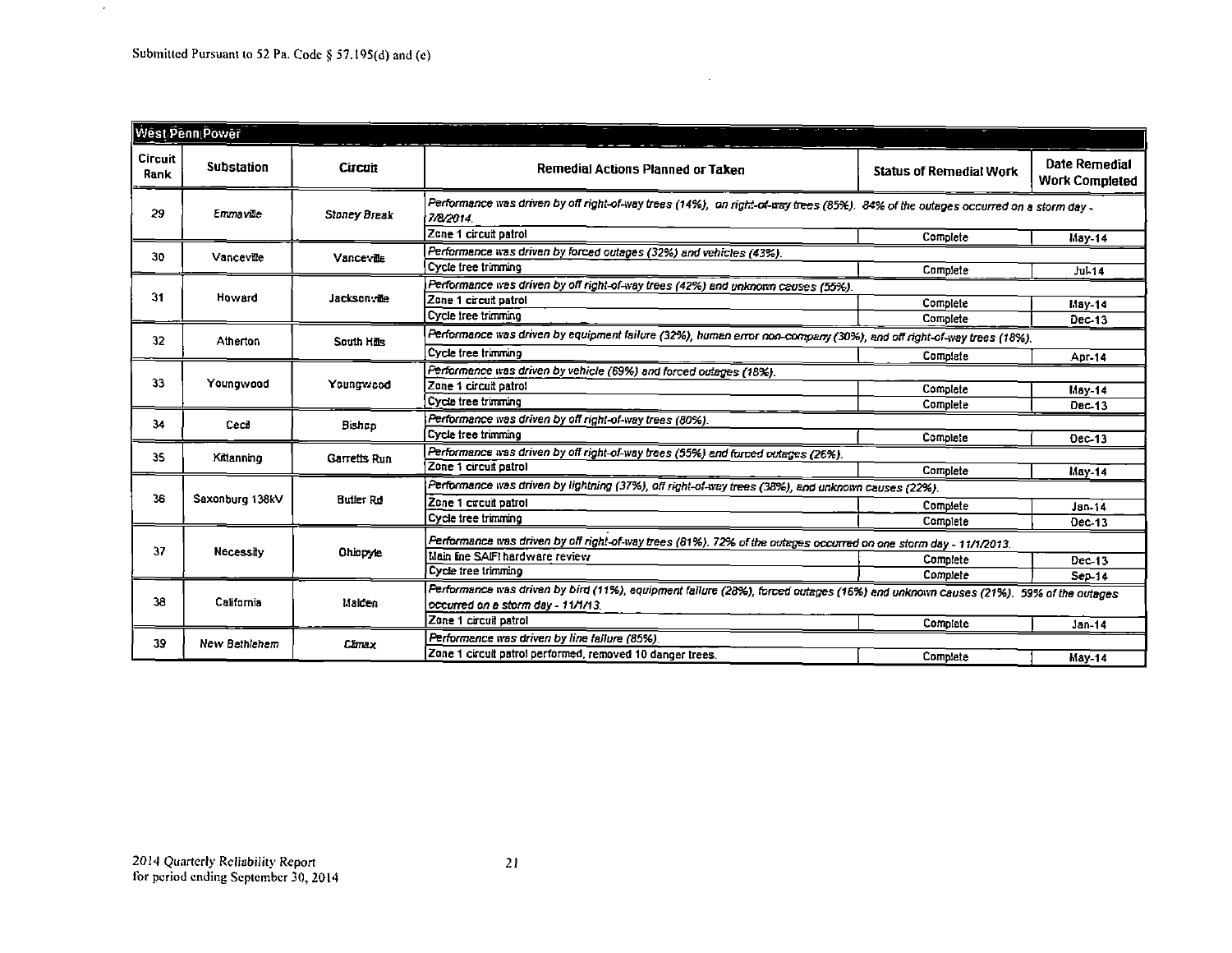| <b>West PenniPower</b> |                                                                                                                                                                                     |                                                                                                                                                  |                                                                                                                                                   |                                |                                 |
|------------------------|-------------------------------------------------------------------------------------------------------------------------------------------------------------------------------------|--------------------------------------------------------------------------------------------------------------------------------------------------|---------------------------------------------------------------------------------------------------------------------------------------------------|--------------------------------|---------------------------------|
| Circuit<br>Rank        | <b>Substation</b>                                                                                                                                                                   | Circuit                                                                                                                                          | Remedial Actions Planned or Taken                                                                                                                 | <b>Status of Remedial Work</b> | Date Remedial<br>Work Completed |
| 40                     | Roundhill                                                                                                                                                                           | Roundhill                                                                                                                                        | Performance was driven by off right-of-way trees (61%) and unknown causes (21%).                                                                  |                                |                                 |
|                        |                                                                                                                                                                                     |                                                                                                                                                  | Cycle tree trimming                                                                                                                               | Complete                       | Aug-14                          |
|                        | White Valley                                                                                                                                                                        | Congruity                                                                                                                                        | Performence was driven by line failure (29%), off right-of-way trees (25%) and unknown ceuses (28%).                                              |                                |                                 |
|                        |                                                                                                                                                                                     |                                                                                                                                                  | Cycle tree trimming                                                                                                                               |                                | Oct-14                          |
|                        | Atherion                                                                                                                                                                            | <b>East Residential</b>                                                                                                                          | Performance was driven by on right-of-way trees, line failure and forced outages. 72% of the outages occurred on one storm day - July 10,<br>2013 |                                |                                 |
|                        |                                                                                                                                                                                     |                                                                                                                                                  | Cycle tree trimming                                                                                                                               | To be completed 2014           |                                 |
|                        | Harwick                                                                                                                                                                             | Harmar                                                                                                                                           | Performance was driven by equipment failure (70%) and off right-of-way trees (17%).                                                               |                                |                                 |
|                        |                                                                                                                                                                                     |                                                                                                                                                  | Cycle tree tranming                                                                                                                               | To be completed 2014           |                                 |
|                        | Herman                                                                                                                                                                              | Herman                                                                                                                                           | Performance was driven by off right-of-way trees (76%) and forced outages (12%).                                                                  |                                |                                 |
|                        |                                                                                                                                                                                     |                                                                                                                                                  | Cycle tree trimming                                                                                                                               | To be completed 2014           |                                 |
|                        |                                                                                                                                                                                     | Bentleyville<br>Jonestown                                                                                                                        | Performance was driven by oil right-of-way trees (44%), line failure (14%) and vehicle (41%).                                                     |                                |                                 |
|                        |                                                                                                                                                                                     |                                                                                                                                                  | Cycle tree trimmino                                                                                                                               | To be completed 2014           |                                 |
|                        | Murrycrest                                                                                                                                                                          | Performance was driven by off and on right-of-way trees (88%). 33% of the outages occurred on one storm day - July 10, 2013.<br>North Hills Road |                                                                                                                                                   |                                |                                 |
|                        |                                                                                                                                                                                     |                                                                                                                                                  | Cycle tree trimming                                                                                                                               | To be completed 2014           |                                 |
|                        | Performance was driven by off right-of-way trees (65%) and equipment failure (33%). 37% of the outages occurred on the storm day - July<br>New Bethlehem<br>Clarion Rd<br>10, 2013. |                                                                                                                                                  |                                                                                                                                                   |                                |                                 |
|                        |                                                                                                                                                                                     |                                                                                                                                                  | Cycle tree trimmer                                                                                                                                | To be completed 2014           |                                 |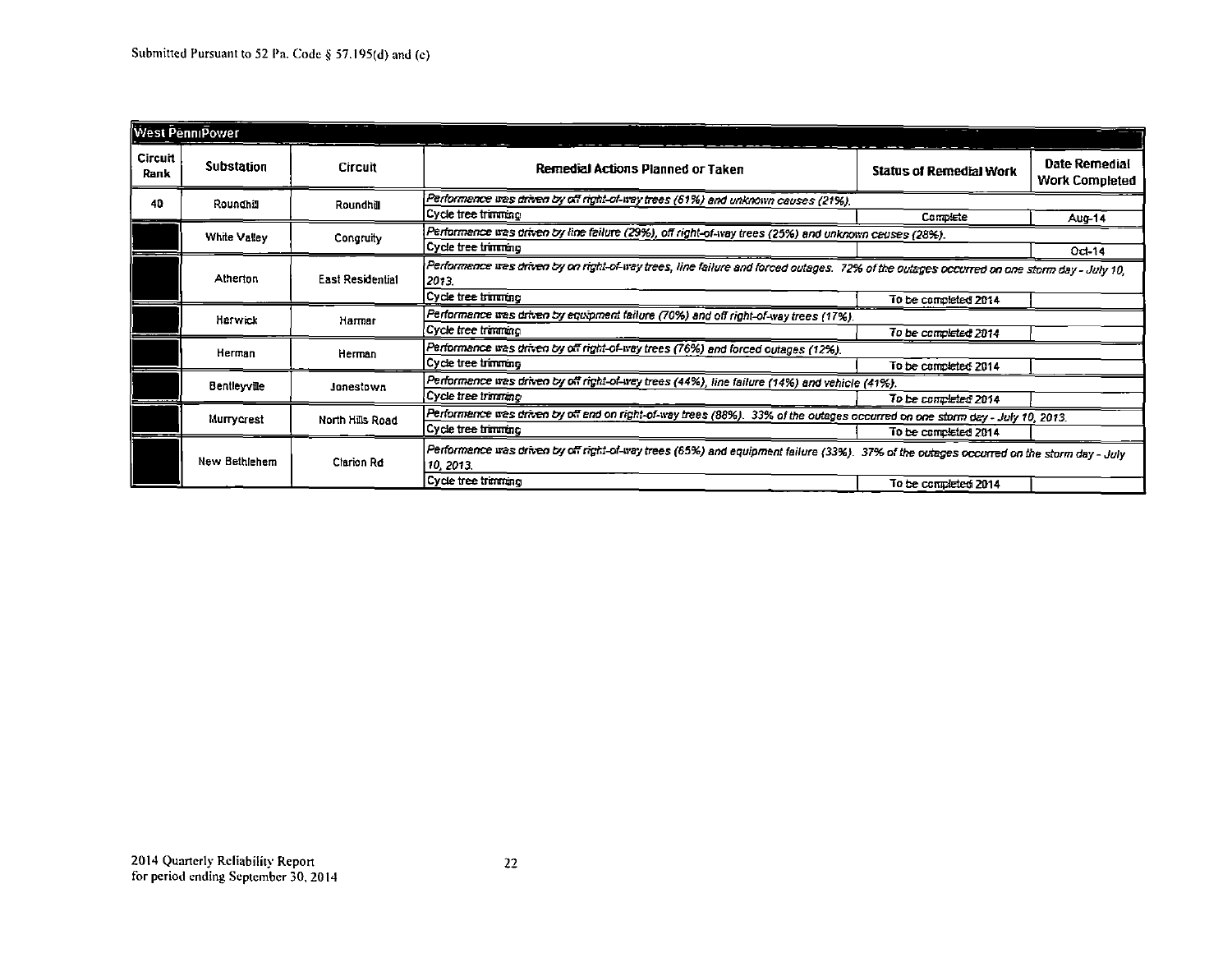## **ATTACHMENT C**

**West Penn Power's Compliance with Terms of the July 20, 2006 Reliability Settlement**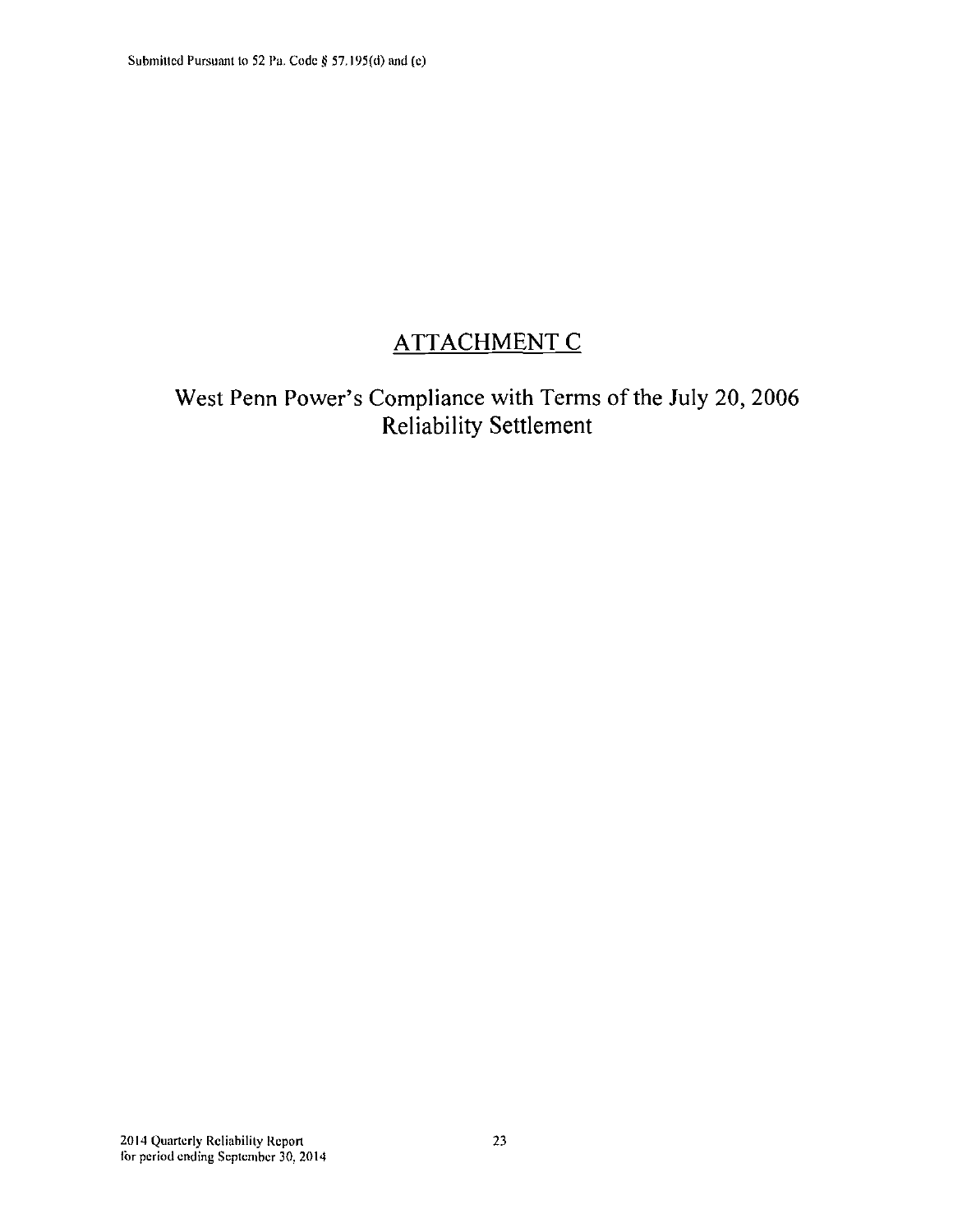| Item           | <b>Description</b>                                                                                                                                                                                                                                                                                                                                                                                                                                                                                                                                                                                                                                                                                                                                                                                | <b>Compliance Status</b> |
|----------------|---------------------------------------------------------------------------------------------------------------------------------------------------------------------------------------------------------------------------------------------------------------------------------------------------------------------------------------------------------------------------------------------------------------------------------------------------------------------------------------------------------------------------------------------------------------------------------------------------------------------------------------------------------------------------------------------------------------------------------------------------------------------------------------------------|--------------------------|
| 2a.            | Allegheny Power will make adjustments to its vegetation maintenance practices to<br>reduce its rights-of-way clearing cycle to no longer than four years from [2005] through<br>2008 and will use the four-year cycle results to test the effectiveness of this approach.<br>Allegheny Power reserves the right to change the cycle length after 2008 (after<br>discussing with the parties) if another method with the cycle of more than four years<br>appears more effective at managing its rights of way. Allegheny power will also make<br>adjustments to its existing program to allow more focus on off-right-of-way danger<br>trees.                                                                                                                                                     | Commitment completed.    |
| 2 <sub>b</sub> | Allegheny Power will maintain its 12-year inspection cycle for distribution and<br>subtransmission wood poles and overhead facilities in a manner consistent with standard<br>industry practices. These inspections will include visual inspections of the pole, the<br>materials and equipment contained thereon from the ground line to the top of the pole,<br>hammer soundings, borings, excavation and treatment of pole.<br>In addition, Allegheny Power will commit to performing amid-cycle visual inspection<br>of the pole and any material and equipment contained thereon, from the ground line to<br>the pole top, incorporating reliability performance and performance of the materials and<br>equipment into the prioritization of performing the mid-cycle inspections.          | Commitment implemented.  |
| 2c.            | Allegheny Power has committed to undertake a line workforce study that is to determine<br>how many line workers should be hired to proactively prepare for anticipated<br>retirements, to determine the optimal locations for line workers, to determine<br>appropriate work shifts to reduce overtime, and to increase the effectiveness of its<br>operations. Allegheny Power agrees to also study its substation workforce with the goal<br>of estimating future staffing needs, preparing for anticipated retirements, determining<br>the optimal locations and work shifts, and increasing the effectiveness of operations.<br>The fine and substation workforce study will be provide to the active parties and<br>Allegheny Power will meet with them to discuss the results of the study. | Commitment completed.    |
| 3.             | Allegheny Power will provide the Parties copies of all reliability-related reports filed<br>with the PUC under 52 Pa. Code § 57.195 and any additional documents that may be<br>required under 52 Pa. Code § 57.194(h)(1).<br>In addition, as part of its quarterly reliability reports. Allegheny Power will include a<br>section reporting on its compliance with the terms of this settlement.                                                                                                                                                                                                                                                                                                                                                                                                 | Commitment completed.    |
| 42.<br>$1 - 3$ | Allegheny Power will meet semi-annually with PREA/AEC and local cooperative staff<br>to address reliability and other issues. Meetings will include the following topics:<br>Discussion of most recent outages at PREA/AEC delivery points<br>Identification and mutual agreement of Delivery Points that serve critical<br>2)<br>services/customers (identified as those which directly affect public safety)<br>Discussion of performance on the five "worst performing" Delivery Points,<br>3)<br>including outage details and determination if corrective action is warranted<br>and development of any appropriate corrective action plan to be completed in<br>a reasonable period of time.                                                                                                 | Commitment implemented.  |